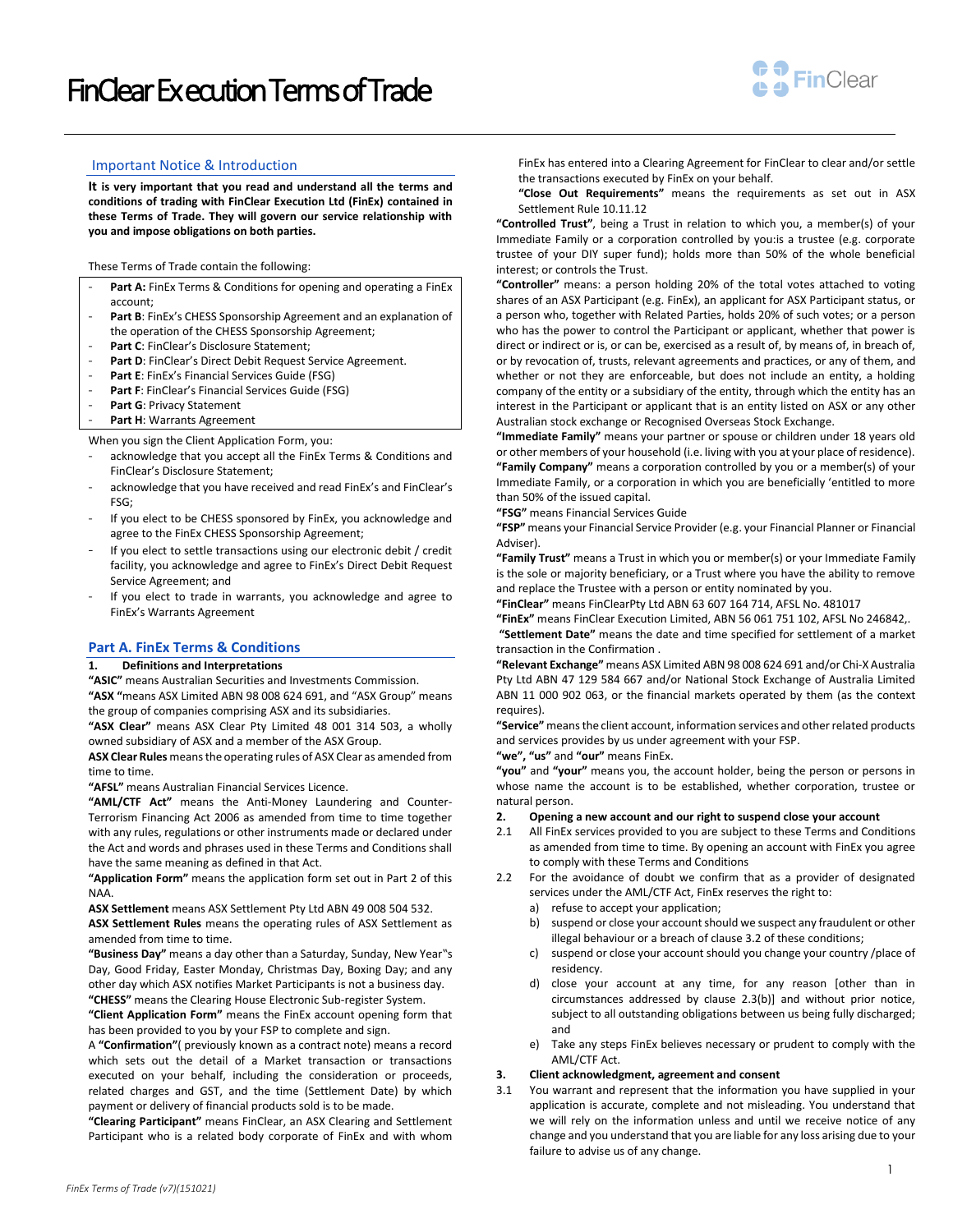

- 3.2 You agree that you will use FinEx's services to:
	- a) place orders (via your FSP) to buy and sell financial products; and b) arrange (via your FSP) for applications or redemptions of financial

products and FinEx's other services and products and that FinEx's Best Execution Policy is available on its website at

https://finclear.com.au/wp-content/uploads/2019/07/FinEx-Best-

Execution-Policy-1.pdf You agree that your FSP has been duly authorised by you to provide instructions to FinEx on your behalf and that we will continue to act on your FSP's instructions until you advise us in writing that the previously nominated FSP is no longer authorised to act on your behalf;

3.3 You consent to being bound by the instructions given by your FSP to us.

3.4 You agree to settle and complete all transactions executed or arranged by FinEx as a consequence of your FSP's instructions.

3.5 You agree that you are liable to FinEx for any transactions effected on your behalf by your FSP prior to FinEx"s receipt of notice of revocation.

- 3.6 You agree that the mailing address/e-mail address which you state on the Application Form is administered or controlled by you, and is to be used for receipt of Confirmations and any other documents FinEx is required by law, regulation or rule to provide to you.
- 3.7 If you choose to provide us with your Tax File Number, you authorise us to pass it on to our Third Party Clear and registries of issuers in which you hold financial products.
- 3.8 You consent to:
	- a) FinEx dealing directly with you "As Principal" (in the circumstances defined in the ASX Market Rules and Corporations Act) as the counterparty or one of the counterparties to any of your transactions;
	- b) another client(s) of FinEx being the counterparty to any of your transactions; and
	- c) FinEx (at its own discretion) accumulating and price-averaging a number of your transactions on the one Confirmation
- 3.9 In the case of a joint-account, you agree that FinEx and your FSP is entitled to rely on the directions (provided to FinEx via your FSP) of any or all of the joint-parties unless expressly instructed otherwise in writing.
- 3.10 In the case of an account in the name of a corporation, you agree that FinEx and your FSP is entitled to rely on the instructions (provided to FinEx via your FSP) or directions of any authorised officer, who may not be a director, unless you expressly instruct otherwise in writing.
- 3.11 You agree to ensure that all sales of ASX Market traded products on your behalf through FinEx are Long Sales (i.e. before it is sold you must own the holding other than as a consequence of borrowing the holding from a lender under a securities lending agreement).

## **4. CHESS Sponsorship**

If you wish for your financial products to be CHESS sponsored by FinEx, You agree to enter into a CHESS Sponsorship Agreement with FinEx, and to remain CHESS Sponsored by FinEx, in accordance with FinEX CHESS Sponsorship Agreement in Part B of these Terms of Trade. Although Sponsored on CHESS by us, you will receive Holding Statements directly from CHESS if your holding balance changed during a particular month. Separate statements are provided for each financial product held. The statements don't just report changes during a particular month, they list the progressive changes to your holding over time. Statements can be requested at any time through us, as can copies of previous statements. You agree to pay an administrative charge for supplying copies of previous statements.

# **5. Interest on Trust Account Balances**

Any funds deposited by you are deposited in our Clearing Participant's Clearing Participants trust account. You agree that the Clearing ParticipantClearing Participant is entitled to retain for its own benefit interest earned on your funds held from time to time in their Trust Account.

# **6. Cancellation of Market Transactions or Crossings**

You acknowledge and agree that under the ASX Operating Rules, ASX has the power to require cancellation or amendment of Market Transactions or Crossings, and you consent to any such cancellation or amendment.

# **7. Compliance with Regulations**

You acknowledge and agree that all services provided in relation to your account are subject to the Corporations Act, the AML/CTF Act and other regulations and rules impacting the operation of our financial service business and your use of our financial services.

You acknowledge and agree that all transaction services in relation to financial products traded or to be traded on a relevant exchange are subject to applicable rules including:

- a) the ASX Operating Rules, the directions, decisions and requirements of ASX, the ASIC Market Integrity Rules, the ASX Clear Rules and, where relevant, the ASX Settlement Rules;
- b) the customs and usages of the relevant ASX Market; and
- c) the correction of errors and omissions.
- d) You acknowledge and agree that all other transactions are subject to:
- e) the regulations, customs and usages of the relevant market (if conducted on market); and
- f) the correction of errors and omissions.

## <span id="page-1-0"></span>**8. Settlement Obligations**

- 8.1 You agree that if you fail to provide us with necessary funds to settle a Buy order (or for any other amounts you owe to us under these Terms) :
- a) we may at any time after the Settlement Date stated in the Confirmation and without further demand, sell the financial products the subject of the Confirmation at your risk and expense, which expense may include brokerage and GST; and/or
- b) we may also sell any financial product we hold on your behalf (including any financial products held in another account) as necessary to cover the default. Such a sale at will be at your risk and expense, which may include brokerage and GST;
- c) we are not obliged to transfer financial products where full payment for them remains outstanding;
- d) we may off-set any funds in your Cash Account against amounts you owe to us under these Terms;
- e) we may also appropriate any payments, credits or other sums of monies received by you in reduction of any amounts you owe to us;
- 8.2 You agree that if you fail to provide us with delivery financial products to enable us to settle your Sell order by the Settlement Date:
- a) we may buy in or arrange for the buy-in of any products sold (and you are responsible for any loss in connection which such purchase) and recover our costs in so acting;
- b) FinEx's Clearing Participant is required to comply with ASX's Close Out Requirements wherein sufficient financial products must be purchased to meet the failed settlement shortfall or acquire sufficient financial products under a securities lending agreement, and you will be responsible for all costs and losses associated with such action having to be taken
- 8.3 You agree that, if you fail to make any payments due or deliver any financial products or otherwise comply with the settlement obligations that you owe to FinEx's Clearing Participant, the Clearing Participant will have the righst against you set out in the Clearing Participant's Disclosure Ssatement and the Clearing Participant may asign the debt that to FinEx, in which case you will owe that debt to FinEx.
- 8.4 In addition to the above, you agree that if there is any faiulre to settle a transaction, FinEx may:
- a) Charge an administration fee calculated by reference to the additional cost which may be incurred by FinEx or the Clearing Participant (including any fail fees imposed by a Relevant Exchange or ASX) as a result of your failure to settle.
- b) Levy a default charge on the amount outstanding; and/or
- c) Cancel any of your unexecuted orders
- 8.5 The manner in which FinEx may exercise or not exercise, or the timing of or any delay in any exercise of its rights under this claus[e 8](#page-1-0) is not to be taken to be financial product advice by FinEx to you, and you must not represent to any person that it is financial product advice by FinEx
- 8.6 FinEx will not be liable to you for any failure by FinEx to exercise (or any delay in the exercise by FinEx of) any right FinEx may have against you, or any loss incurred by you as a result of FinEx not exercising any of its rights against you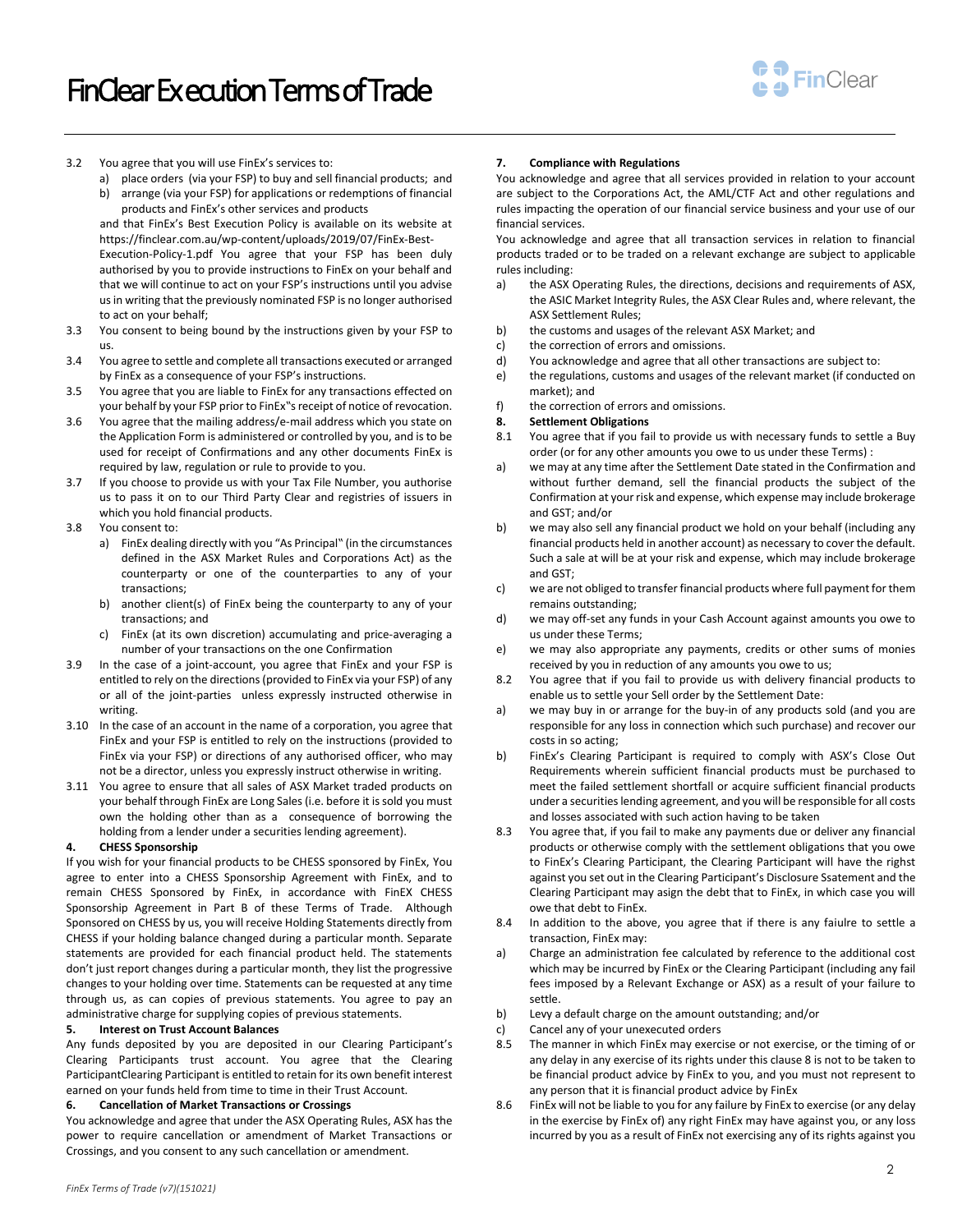

immediately, or at all, following any failure by you to comply with your obligations.

## **9. Interest Charges, Commissions Fees**

We reserve the right to impose a default fee in relation to any late payment by you relating to a securities transaction. You agree to pay all cost incurred by us where you fail to make good delivery in respect of sales, or pay for a purchase, by the due settlement date.

#### **10. No Liability to Protect**

You acknowledge and agree that we have no obligation to manage any rights or obligations in relation to your holdings of financial products, even where we have purchased the holdings on your behalf or where we are your Chess sponsor. For example, we require instructions from your FSP on your behalf to exercise rights, pay calls on shares or accept takeover offers.

#### **11. Your Status**

In applying for a new account with FinEx you acknowledge and agree that you are of full legal capacity and able to enter into this agreement with us and meet all your obligations, and in particular:

- a) If you are a natural person you warrant that you are at least 18 years of age and otherwise competent to enter into the agreements included in this Terms of Trade.
- b) If you act as a Trustee, you agree that you are bound in both your capacity as Trustee and personally.
- c) If you are a corporation, you warrant that you are able to enter into financial product transactions.
- d) You are no more than three persons jointly making this application and, if more than one person or entity, each person or entity agrees that they shall be jointly and severally liable under the agreements included in this NAA and (subject to clauses 3.10 and 3.11) for all dealings on your account.
- e) You warrant that you are not an employee, representative, director or company secretary of another ASX Group Participant, nor a person who falls within the definition of Family Company, Family Trust or Immediate Family or Controlled Trust of any of those persons. If this should ever change you agree to notify FinEx immediately.
- f) You certify you are not a Controller of an ASX Group Participant. If this should ever change you agree to notify FinEx immediately.
- g) You certify that you are not an Officer of a listed issuer. If this should ever change you agree to notify FinEx immediately.
- **12. Confirmations and other Communications**
- 12.1Should you elect to receive Confirmations by e-mail this will become your standing instruction, and our Clearing Participant will send you an e-mail each time a market transaction is executed on your account. Should you wish to receive Confirmations in paper form, you must notify us in writing. You acknowledge and agree that each Confirmation is subject to the Rules, directions, decisions, requirements of ASX and the ASX Clear Rules and where relevant, the ASX Settlement Rules, the customs and usages of the relevant market, and subject to correction of errors and omissions.
- 12.2You agree that it is your responsibility to review on receipt, whether delivered to you by mail or e-mail, all Confirmations of transactions on your account. Unless you object to the detail reported in a Confirmation within 48 hours after the Confirmation has been received by you, the detail reported in the Confirmation shall stand and be binding upon you.
- 12.3Any notice, request, demand or other communications may be made personally, by electronic communication or by pre-paid letter to you at your last notified address or number, as the case may be, and the notice, request, demand, or other communication shall be deemed to have been received by you if made personally when made, or if by electronic communication, 24 hours after dispatch, unless FinEx receives notice within that time that the electronic communication has not been received, or, if by pre-paid letter on the business day following posting.

## **13. No Personal Advice**

You acknowledge and agree that FinEx does not provide personal advice. Any advice provided by FinEx is general in nature only and does not take into account anyone's personal objectives, financial situation or needs. Before acting on any general advice provided by FinEx, you should obtain advice from your FSP to ensure that the advice is appropriate given your own personal circumstances.

## **14. FSPs Authorised to Operate Your Account**

You acknowledge that FinEx will only act on instructions from your duly authorised FSP. The FSP appointed and authorised represents that each time a dealing or other instruction is given to FinEx or each time the FSP otherwise operates your account, the FSP has had no notice of your revocation of their authority or your death or incapacity. In relation to the FSP authorised by you, you:

- 14.1 agree to ratify all actions and transactions effected by FinEx on your behalf on the instructions of the FSP, and agree that purchases and allocations of financial products are to be registered in the name of your account. As a consequence, you are bound by the actions and transactions effected on the instructions of the FSP as if you had given those instructions to us yourself.
- 14.2 authorise FinEx to:
	- (a) apply any sums, and to realise any financial products held by FinEx on your behalf and apply the proceeds in payment of amounts owing to FinEx in respect of transactions effected in accordance with the Third-Party's instructions; and
	- (b) pay the proceeds of sale of any financial products effected by FinEx on your behalf on the instructions of the Third-Party to you or in accordance with your written directions or the Third-Party's written directions.
- 14.3 agree that the FSP can access and/or request copies of personal information FinEx holds about you and information recorded on your account.
- 14.4 agree to indemnify and not to hold FinEx liable for all liabilities, losses, damages, costs or expenses directly or indirectly incurred or suffered by you as a result of FinEx complying with the instructions of your nomindated FSP.
- 14.5 acknowledge that if you die or become incapacitated this authorisation will continue until FinEx receives notice in writing of your death or incapacity.
- 14.6 acknowledge that a FSP authorisation will otherwise continue in full force and effect unless it is revoked by notice from you [or the FSP] in writing received by FinEx. Any revocation shall not affect your liability in respect of transactions effected by a FSP on your behalf prior to receipt of the notice of revocation.
- 14.7 acknowledge a FSP authorisation and indemnity is in addition to and in no way limits or restricts any rights which FinEx has under other agreements between you and FinEx.

# **15. Liability and Indemnity**

- 15.1 Subject to those provisions of the Competition and Consumer Act 2010 (Cth.), and any other rights implied by law, which cannot be excluded by agreement between parties:
	- (a) we make no warranty, either express or implied, as to merchantability, fitness for a particular purpose or otherwise (including their accuracy, currency, availability, completeness or quality) with respect to the goods or services supplied under these Terms and Conditions, the CHESS Sponsorship Agreement and the Clearing Participant's Direct Debit Request Service Agreement.
	- (b) we exclude all liability in contract, tort (including negligence) or otherwise relating to or resulting from the use of the Service and for any loss incurred by you directly or indirectly including without limitation as a result of or arising out of any inaccuracy, error or delay in or omission from any information provided to you under the Conditions, the CHESS Sponsorship Agreement and the Clearing Participant's Direct Debit Agreement (including the Service and the service provided to you by the information providers and Service Providers), and delays, failures or inaccuracies in the transmission of the Service to you or the service provided by information providers and service providers, transmission of your orders or instructions, Confirmations, or any other communication.
	- (c) any loss or liability arising from the acts or omissions of third parties, such as the ASX, ASX Clear, ASX Settlement, ISPs, information providers and other service providers;
	- (d) any theft, alteration, addition or loss of data by third parties;
	- (e) any interception by a third party of any electronic communication from us to you.
	- 15.2 Our liability shall in any event be limited to the re-supply of the Service.
	- 15.3 You indemnify us and all of our officers, employees, agents, related parties and associates against any loss incurred by any or all of them as a result of your use of the Service, us relying upon and acting in accordance with any instruction provided by you (whether by electronic communication or otherwise), your failure to settle any transaction by the due date or any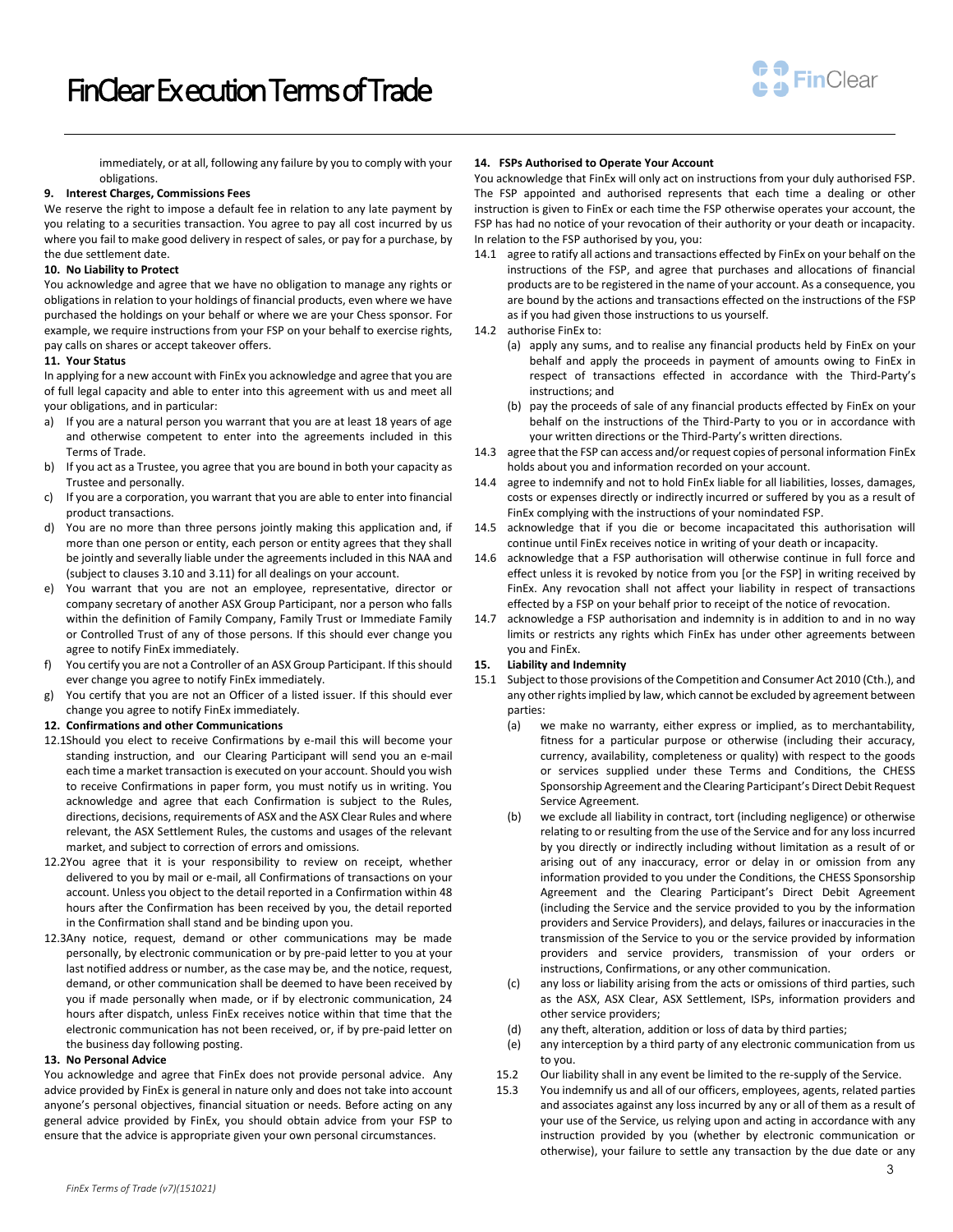

failure by you to strictly comply with these Terms and Conditions, the CHESS Sponsorship Agreement or the Clearing Participant's Direct Debit Request Service Agreement.

## **16. Variation and Termination**

- 16.1 FinEx reserves the right to vary these Terms and Conditions at any time and may vary the Conditions or the terms of Service by giving you not less than 5 Business Days notice of the variation, in writing or by electronic communication. FinEx may make a variation without notice to you where such variation is necessary, to restore or maintain the security of its systems or any account.
- 16.2 FinEx may suspend or terminate your account or access to our Service immediately if you have breached these Terms and Conditions, or for any reason by giving you notice in writing or by Electronic Communication.
- 16.3 Termination of your account and these Terms and Conditions shall be without prejudice to any rights of the parties existing at the date of termination.

#### **17. Clearing Participant**

- 17.1 FinEx is a party to an Equities and Derivatives Clearing Agreement with FinClear Pty Ltd (**FinClear**). FinClear has the settlement and clearing obligation for all ASX transactions of FinEx and its clients.
- 17.2 FinClear will also administer your CHESS sponsored holdings on behalf of FinEx but FinEx remains responsible to you for any actions or matters done or omitted to be done in respect of the client"s FinEX sponsored holdings.

## **18. GST**

- 18.1 Notwithstanding any other provision of these Terms and Conditions:
	- a) if GST has application to any supply made by us under or in connection with these Terms and Conditions we may, in addition to any consideration payable under these Terms and Conditions, recover from you the additional amount of GST, such amount to be calculated by multiplying the relevant amount or consideration payable by you for the relevant supply by the prevailing GST Rate; and/or
	- b) without limiting clause 18.1 (a), if we are not entitled to an input credit in respect to the amount of any GST charged to or recovered from us by any person, or payable by us, or in respect of any amount which is recovered from us by way of reimbursement of GST related to any supply made under or in connection with these Terms and Conditions, we will be entitled to increase any amount or consideration payable by you to account for such an input tax and recover from you the amount of any such increase.

## **19. Privacy**

You acknowledge and agree that:

- 19.1 FinEx will collect and hold your personal information for the purposes of carrying out your Instructions and operating your account. You consent to the collection and use of your personal information for these purposes and acknowledge that FinEx may record any Instructions given by telephone.
- 19.2 Any collection or use of your personal information by FinEx will be in accordance with FinEx"s Privacy Policy. A copy of the Privacy Policy is available from us on request or on FinEx"s website at www.FinEx.com.au by following the "Privacy Policy" link.
- 19.3 FinEx must disclose your personal information when required by Law, Rule or Regulation, and/or court order, to any governmental or other authority or court, tribunal or other industry body.
- 19.4 FinEx may disclose your personal information to representatives, contractors, agents and our auditors.
- 19.5 You may ask for access to, and request correction of, any of your personal information held by FinEx.

#### **18. Successors**

These Terms and Conditions shall be binding upon you, your heirs, executors, administrators, personal representatives and assigns. These Terms and Conditions shall be interpreted and operate to the benefit of us and our successors, assigns and agents. We may assign our rights and duties under the Terms and Conditions to any person without giving prior notice to you. You may not assign your rights and duties under these Terms and Conditions without obtaining FinEx's prior written consent.

## **19. Corporate Consolidation or Amalgamation**

If FinEx is consolidated or amalgamated with, or merged into, or all or substantially all our assets are transferred to another entity, FinEx may assign or transfer our rights and may sub-contract our obligations under these Terms and Conditions to that entity. **20. Applicable Law**

These Terms and Conditions are subject to the Laws of Victoria and New South Wales the parties agree to submit to the non-exclusive jurisdiction of the Courts of Victoria.

## **Part B. FinEx CHESS Sponsorship Agreement**

# **Explanation of CHESS Sponsorship & Agreement Terms**

## **Background on CHESS, the operator of the CHESS Sponsorship Agreement with you and Sponsorship of your Holdings**.

Except for a very few financial products traded on the ASX"s Integrated Trading System (ITS), holdings of financial products tradable on the ITS "Cash Product" Market are held in uncertificated, electronic form. Each ASX listed company or other issuer has a Register of holders. Each Register is made up of an Issuer Sponsored Sub-register and a Participant Sponsored Sub-register. All holdings of ITS traded financial products which are not Derivatives must be sponsored by either means. You have a choice of holding those products in electronic form sponsored by the Issuer of the product (i.e. Issuer Sponsored) or by a CHESS Participant (i.e. Participant Sponsored). We are a CHESS Participant and sponsor client holdings on CHESS. CHESS is the Clearing House Electronic Sub-register System and is the infrastructure ASX Group Participants, such as ourselves, use to control and to administer Sponsored Client holdings.

## **Security of your Holdings**

If we change, in accordance with your written instructions, your registration details for holdings CHESS Sponsored by us, CHESS itself will also notify or confirm to you directly that your holding name/address has changed, that your Sponsoring Participant has changed or of other matters relating to your holding, whatever the case may be. This is an effective security measure. If you receive such a notice and you have not instructed us to make those changes, contact us immediately.

We and our duly appointed agent have access to and administer CHESS holdings sponsored by us. Each CHESS Holding Statement identifies us by our Participant Number. It also identifies you by listing your HIN. You must keep your HIN confidential because it is the key to your holdings, not unlike your PIN to access your bank account. Your Security holder Reference Number (SRN) for Issuer Sponsored Holdings (if you have any) must also be kept confidential.

If, for any reason, an unauthorised transfer of some or all of your holdings occurs, we are obliged by the ASX Settlement Rules to reinstate the holding(s). Behind us stands the National Guarantee Fund. If we do not reinstate holding(s), a claim for unauthorised transfer can be made to the National Guarantee Fund for compensation. **Explanation of Sponsorship Agreement Terms**

This explanation is only a summary of the Agreement (see clause 7.4 of the Sponsorship Agreement). It is not a substitute for, or part of, the Sponsorship Agreement, nor is it another agreement in its own right. By signing the Sponsorship Agreement, you appoint us as your Sponsoring Participant for ITS traded non-Derivative financial products you purchase through us. We would be pleased to sponsor other holdings you may have which are Issuer Sponsored or sponsored by another ASX Group Participant (i.e. ASX Stockbroker).

FinEx is a party to an Equities and Derivates Clearing Agreement with FinClear Pty Ltd (**Clearing Participant**). The Clearing Participant is obliged to settle as principal and has the settlement obligations for all ASX Transactions.

As your Sponsoring Participant on CHESS, only we and our duly authorised agent can give instructions to CHESS in relation to administration or conversion of your holdings sponsored by us, or transfers to or from your sponsored holdings following settlement of your transactions or following your Withdrawal Instructions. Furthermore, we or our duly authorised agent only have authority to access your holdings following your express instructions to do so (e.g. sell my BHP Billiton shares).

On CHESS, your holdings are identified by your HIN which is allocated to you if you accept in clause 8 the terms and conditions of our sponsorship agreement. We will notify you of your HIN by return a copy of clause 8 for your records.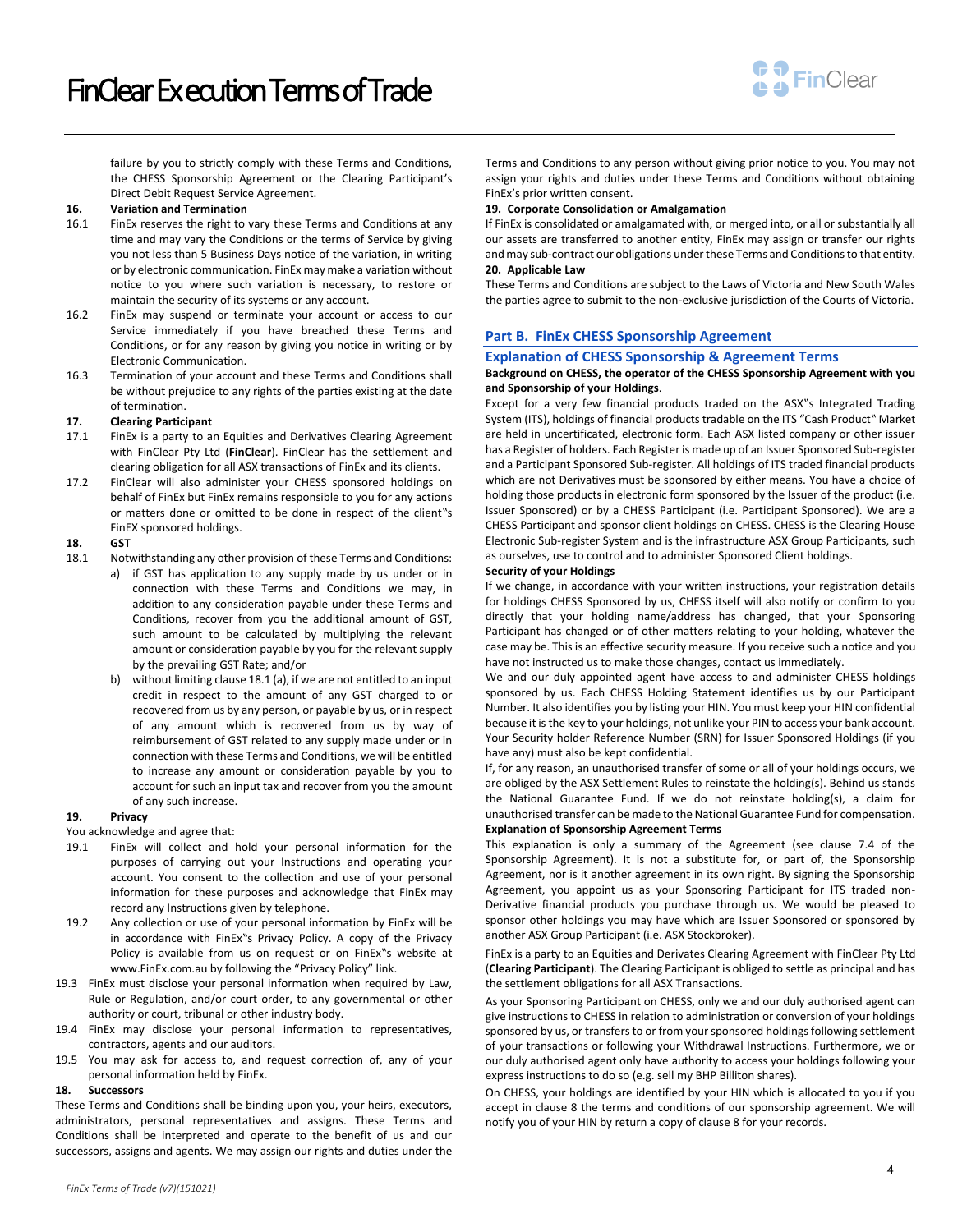

Sponsorship Agreement: This Agreement has 14 clauses, Its terms are very largely determined by the ASX Settlement Operating Rules applying to CHESS Sponsorship. The"Definitions and Interpretation", clauses, 1 ("Appointment of FinEx Clear Execution Limited"), 10 ("Claims for Compensation"), 13 ("Indemnity") and 14 ("Miscellaneous") are self-explanatory.

Clause 2 ("FinEx"s Rights") imposes certain duties on you and gives us certain protections. Sufficient funds must be in your account to pay for any financial products purchased on your behalf, and associated transactional charges, before we will transfer the purchased products in to your name. We may charge you an administration fee for carrying your purchase until you pay for it in full (see "Buy Confirmation" terms). We have to pay for purchases you execute through us whether you"ve paid or not. If you do not pay, after a demand for payment those products may be sold at your risk and expense. You will be liable for any outstanding loss. You can give us instructions at any time to withdraw your holdings from CHESS, and we must do so unless funds due from you are outstanding in which case we may continue to "control" holdings to the value (i.e. market value of the financial products we continue to hold) of 120% of the amount owed to us.

Clause 3 ("Your Rights") imposes certain duties on us and informs you of your right of access to both our internal and external (i.e. AFCA) complaint handling mechanisms (if you are a Retail Client), and to lodge certain claims for compensation with the National Guarantee Fund. See also clause 7.1(b).

Clause 4 ("Supply of Information") obliges you to supply the information we require and to ensure it is, and remains, accurate and up to date..

Clause 5 ("Exchange Traded Options, Pledging & Sub-Positions") is only relevant to you if you intend to lodge your holdings as collateral for written options positions or if you intend to permit a charge or sub-position over some or all of your holdings.

Clause 6 ("Fees) notifies you that we will charge you fees for our services.

Clause 7 ("Notifications & Acknowledgements") notifies you of, or has you acknowledge, various things, including:

Once a holding is transferred by us, you cannot claim against the ASTC (the operator of CHESS) or the Issuer that it was not affected by us or that we were not authorised to make the transfer.

You may report to us for a breach of any provision of the Agreement.

You have certain rights if we are suspended from accessing CHESS. You will be given opportunity to instruct ASTC to move your holding to the control of another Sponsoring Participant or ASTC will make that choice for you.

Clauses 7.5 and 7.6 address what action we will take in the event of your death and/or bankruptcy.

Clause 8 ("Joint Holdings") addresses bankruptcy and/or death of one or more parties to a joint holding. Sponsored holdings may have up to 3 joint holders. In the event of bankruptcy of one, the interests of the bankrupt are excised from the interests of the others. The others may continue to operate as normally under a new holding. In the case of the death of one, the general legal principle is that the interests of the deceased pass to the remaining joint holders, not the estate of the deceased person.

Clause 9 ("Change of Controlling Participant") addresses a situation in which through the takeover or demise of our business, all our Sponsored Holdings on CHESS may be transferred in full to another Controlling Participant in the interests of minimising disruption to your investment or trading activities

Clause 10 ("Claims for Compensation") sets out means of seeking compensation

Clause 11 ("Termination") sets out that both of us can terminate the Sponsorship Agreement by notice in writing, which will take effect upon receipt of the notice by the other party. In certain circumstances, the Agreement is terminated automatically.

Clause 12 ("Variation") permits variation by notification to you where variation is required because the terms of the Agreement have become or are becoming inconsistent with the ASX Settlement Operating Rules. In all other instances, a variation to the Agreement is only effective if agreed by us both in writing and verbally.

Clause 13("Indemnity") describes the indemnity that you will provide to FinEx

#### **Definitions and Interpretations**

Any term used in this Agreement which is defined in the ASX Settlement Operating Rules has the meaning given in the ASX Settlement Operating Rules. Should you require a copy of these definitions please contact FinEx. You can also view these Rules using the ASX website.

A "Participant Sponsored Holder" is a person whose Participant Sponsored Holding is sponsored on the Financial Product Issuer"s CHESS Sub-register by FinEx or other Sponsoring Participant. "You" are a Participant Sponsored Holder. The Sponsoring Participant such as FinEx, or FinEx's clearing participant, must be an ASX Clearing Participant. Your "Participant Sponsored Holding" means your FinEx sponsored CHESS Holding identified by a Holder Identifier Number ("HIN").

Words expressed in the singular include the plural and vice-versa. Words expressed in one gender include all genders. Words denoting an individual include a reference to a corporation, partnership, an association, an authority or trust, and vice-versa.

# **CHESS Sponsorship Agreement**

## **1. Appointment of FinClear Execution Limited (FinEx)**

- 1.1. You appoint FinEx to provide and FinEx agrees to provide services in relation to the transfer and conversion of financial product to or from your Participant Sponsored Holding as your agent on the terms and conditions of this Sponsorship Agreement.
- 1.2. FinEx is a party to an Equities and Derivates Clearing Agreement with FinClear Pty Ltd (**Clearing Participant**). The Clearing Participant is obliged to settle as principal and has the settlement obligations for all ASX Transactions and Derivatives Contracts of FinEx and all ASX Transactions following the exercise of a Derivatives Contract (including your transactions) of your Participant Sponsored Holding
- 1.3 FinEx has appointed the Clearing Participant to administer your Participant Sponsored Holdings on its behalf but FinEx remains responsible to you for any actions or matters done or omitted to be done in respect.
- **2. FinEx's Rights**
- 2.1 Where you authorise FinEx to buy financial product, you will pay for those financial product by the date specified on the Confirmation (previously known as a "Contract Note").
- 2.2 Subject to clause 2.3, FinEx is not obliged to Transfer financial product into your Participant Sponsored Holding, where payment for those financial product has not been received, until payment is received.
- 2.3 Where a contract for the purchase of financial product remains unpaid, after FinEx has made a demand on you to pay for the financial product, FinEx, or FinEx's Clearing Participant, may sell those financial products that are the subject of that contract at your risk and expense and that expense will include brokerage and applicable duties and/or taxes.
- 2.4 Where FinEx claims that an amount lawfully owed to it has not been paid by you, FinEx has the right to refuse to comply with your Withdrawal Instructions, but only to the extent necessary to retain financial product of the minimum value held in a Participant Sponsored Holding (where the minimum value is equal to 120% of the current market value of the amount claimed).
- 2.5 Where you or your:
- a) duly authorised agent; or
- b) financial services provider (e.g. your financial planner), being the holder of an Australian Financial Services Licence with sufficient financial service and financial product authorisations, authorised by you to place instructions with us to buy or sell financial product on your behalf, FinEx has your express authority to Transfer those financial product from or to your Participant Sponsored Holding.

#### **3. Your Rights**

- 3.1 Subject to clauses 2.3 and 2.4, FinEx or its Clearing Participant will initiate any Transfer, Conversion or other action necessary to give effect to Withdrawal Instructions within two (2) Business Days of the date of the receipt of the written Withdrawal Instructions.
- 3.2 Subject to clause 11.3, FinEx or its Clearing Participant will not initiate any Transfer or Conversion into or out of your Participant Sponsored Holding without your express authority; and
- 3.3 Subject to clause 9, you have various rights upon receiving a Participant Change Notice.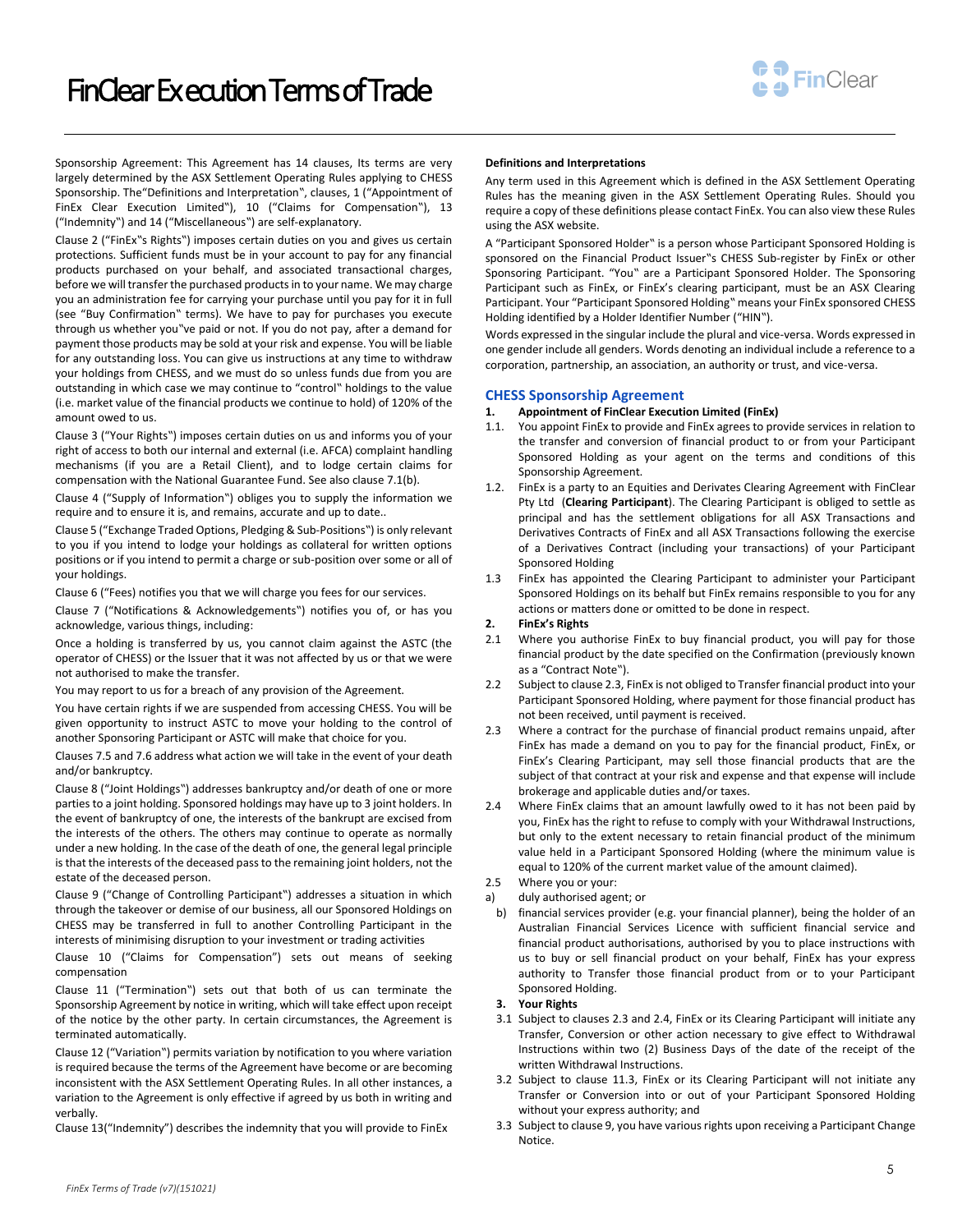

- 3.4 FinEx , FinEx's Clearing Participant and you are regulated by the Corporations Act, the ASIC Act and related legislation applicable to financial services providers, the ASIC /ASX Market Integrity Rules, and ASX Settlement Operating Rules. You can obtain information confirming FinEx's and FinEx's Clearing Participant status as a settlement participant and AFS Licence holder from ASIC and ASTC
- 3.5 A complaint regarding FinEx's services can be lodged with us, the Australian Financial Complaints Authority (AFCA) [the contact details for AFCA are included in our Financial Services Guide or are available from our Complaints Manager. A claim for compensation can be lodged with FinEx or if the circumstances specified in Part 7.5, Division 4 of the Corporations Act apply, with the National Guarantee Fund. In relation to claims lodged with FinEx, FinEx has Professional Indemnity Insurance which satisfies the requirements of Section 912B ("Compensation Arrangements for Retail Financial Services") of the Corporations Act. Our arrangements are for the purpose of compensating Retail Clients for loss or damage suffered because of our breaches of our obligations under Chapter 7 ("Financial Services and Markets") of the Corporations Act, including losses caused by negligence, fraud, dishonesty or other misconduct that amounts to a breach of Chapter 7 and gives rise to a liability to a Retail Client. Our arrangements cover awards made by AFCA and claims relating to the conduct of staff who have since left our employment.

## **4. Supply of Information**

- 4.1 You will supply all information and supporting documentation which is reasonably required to permit FinEx to comply with the registration requirements, as are in force from time to time, under ASX Settlement Operating Rules.
- 4.2 Notifications made by you (e.g. change of address) must be in writing.
- **5. Exchange Traded Options, Pledging and Sub-positions**
- 5.1 Where you arrange with ASX Clear to lodge Financial Products in a Participant Sponsored Holding as cover for written positions in the Australian Options Market, and inform FinEx of the arrangement, you authorise FinEx, or FinEx's Clearing Participant to take whatever action is reasonably required by ASX Clearing in accordance with the ASX Clearing Operating Rules and ASX Settlement Operating Rules to give effect to that arrangement.
- 5.2 Where you arrange with any person to give a charge or any other interest in Financial Products in a Participant Sponsored Holding, you authorise FinEx, or FinEx's Clearing Participant, to take whatever action is reasonably required by the person in accordance with the ASX Settlement Operating Rules to give effect to that arrangement.
- 5.3 You acknowledge that where, in accordance with this Agreement and/or your instructions, FinEx or FinEx's Clearing Participant initiates any action which has the effect of creating a sub-position over Financial Products in your Participant Sponsored Holding, your right to transfer, convert or otherwise deal with those Financial Products is restricted in accordance with the terms of the ASX Settlement Operating Rules relating to subpositions.
- 5.4 Nothing in this Agreement operates to override any interest of ASX Clear in the Financial Products.
- **6. Fees**
- 6.1 You will pay all brokerage, fees and associated transactional costs within the period prescribed by FinEx.
- 6.2 FinEx mayl charge you administration fees to cover its costs in relation to administration of your Participant Sponsored Holding (e.g. Off-Market Transfers) and to pay for other services and arrangements you request.

## **7. Notifications and Acknowledgements**

- 7.1 You acknowledge that if a Transfer is taken to be effected by FinEx under Section 9 of the ASX Settlement Operating Rules and the Source Holding for the Transfer is a Participant Sponsored Holding sponsored under this Agreement, then:
- a) you may not assert or claim against ASX Settlement or the relevant Issuer that the Transfer was not affected by FinEx or that FinEx was not authorised by you to effect the Transfer; and
- b) unless the Transfer is also taken to have been effected by an Approved Market Operator or a Clearing Participant of ASX Clear, the Participant Sponsored Holder has no claim arising out of the Transfer against the compensation arrangement applicable to the Approved Market Operator or the Clearing Participant of ASX Clear under the Corporations Act and Corporations Regulations; and
- c) if the Sponsoring Participant is not a Market Participant of an Approved Market Operator, that neither the Approved Market Operator, nor a Related Party of the Approved Market Operator has any responsibility for regulating the relationship between the Participant Sponsored Holder and the Sponsoring Participant, other than in relation to the Rules relating to Sponsorship Agreements.
- 7.2 In the event FinEx breaches any of the provisions of this Agreement, you may refer that breach to any regulatory authority, including ASX Settlement.
- 7.3 In the event that FinEx is suspended from CHESS participation, subject to the assertion of an interest in Financial Products controlled by FinEx, by FinEx"s liquidator, receiver, administrator or trustee:
- you have the right, within twenty (20) Business Days of ASTC giving Notice of suspension, to give notice to ASTC requesting that any Participant Sponsored Holdings be removed either:
	- (i) from the CHESS Sub- register; or
	- (ii) from the control of FinEx to the control of another Sponsoring Participant with whom you have concluded a valid Sponsorship Agreement pursuant to ASTC Settlement Rule 12.19.10; or
- b) where you do not give notice under clause 7.3(a), ASX Settlement may effect a change of Controlling Participant under ASX Settlement Operating Rule 12.19.11 and you will be deemed to have entered into a new Sponsorship Agreement with the substitute Sponsoring Participant on the same terms as the existing Sponsorship Agreement. Where you are deemed to have entered into a Sponsorship Agreement, the new Sponsoring Participant must enter into a Sponsorship Agreement with you within ten (10) Business Days of the change of Controlling Participant.
- 7.4 You acknowledge that before you executed the Sponsorship Agreement, FinEx provided you with an explanation of the effect of the Sponsorship Agreement and that you understood the effect of the Sponsorship Agreement.
- 7.5 You acknowledge that in the event of your death or bankruptcy, a Holder Record Lock will be applied to all Participant Sponsored Holdings in accordance with the ASX Settlement Operating Rules, unless your legally appointed representative or trustee elects to remove your Participant Sponsored Holdings from the CHESS Sub-register.
- 7.6 You acknowledge that in the event of your death, this Sponsorship Agreement is deemed to remain in operation, in respect of the legally appointed representative authorised to administer your estate, subject to the consent of the legally appointed representative, for a period of up to three calendar months after the removal of a Holder Record Lock applied pursuant to clause 7.5.

## **8. Joint Holdings**

- 8.1 You acknowledge that in the event of the death of one of the Holders, FinEx will transfer all Holdings under the joint Holder Record into new Holdings under a new Holder Record in the name of the surviving joint Participant Sponsored Holder(s), and that this Sponsorship Agreement will remain valid for the new Holdings under the new Holder Record.
- 8.2 You acknowledge that in the event of the bankruptcy of one of the Holders, FinEx will:
- a) unless the legally appointed representative of the bankrupt Participant Sponsored Holder elects to remove the Participant Sponsored Holdings from the CHESS Sub-register, establish a new Holder Record in the name of the bankrupt Participant Sponsored Holder, transfer the interest of the bankrupt Participant Sponsored Holder into new Holdings under the new Holder Record and request that ASX Settlement apply a Holder Record Lock to all Holdings under that Holder Record; and
- b) establish a new Holder record in the name(s) of the remaining Participant Sponsored Holder(s) and Transfer the interest of the remaining Participant Sponsored Holder(s) into new Holdings under the new Holder Record.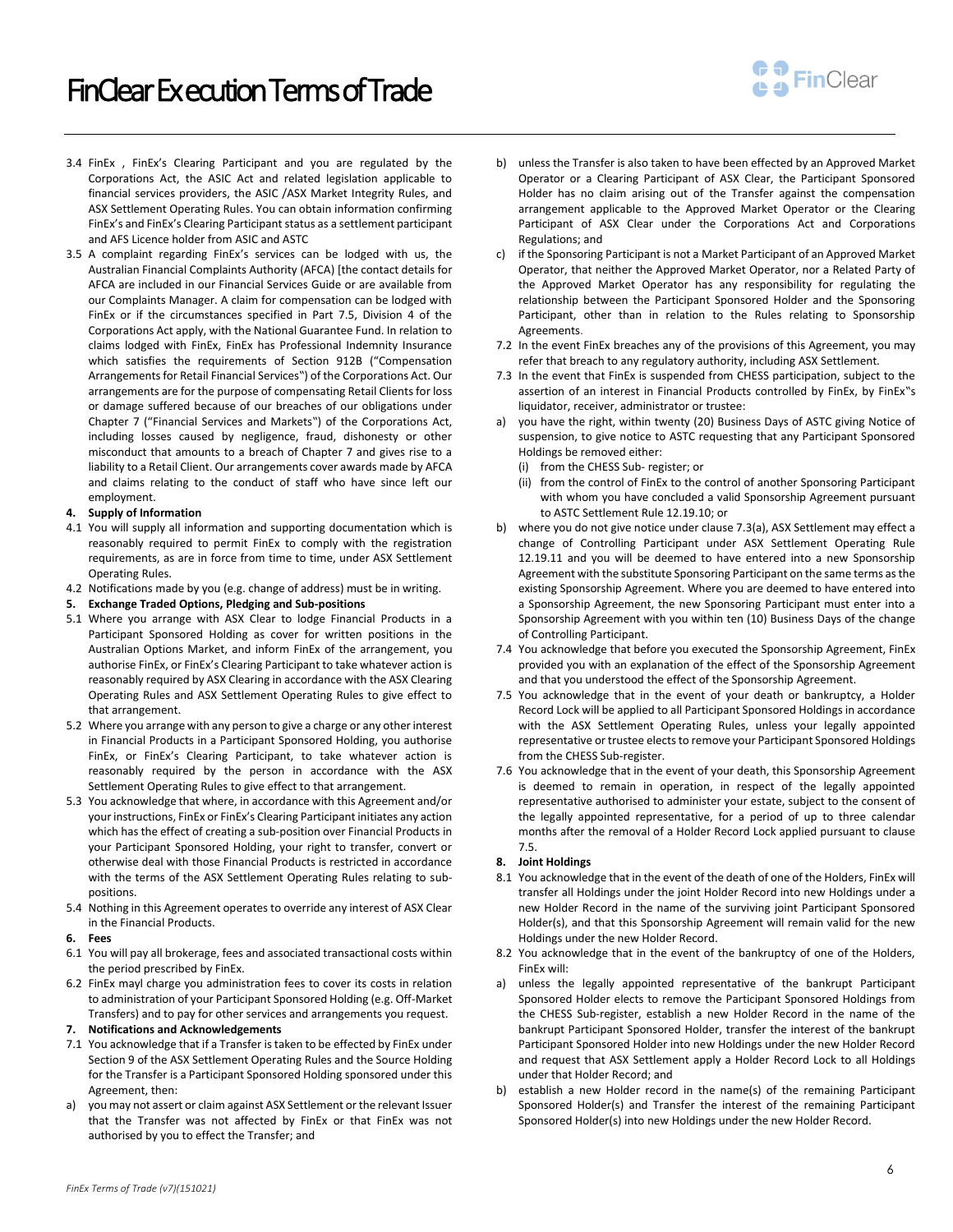

## **9. Change of Controlling Participant**

- 9.1 If you receive a Participant Change Notice from FinEx in relation to your Participant Sponsored Holding and the Participant Change Notice was received at least 20 Business Days prior to the date proposed in the Participant Change Notice for the change of Controlling Participant, you are under no obligation to agree to the change of Controlling Participant, and may choose to do any of the things set out in clause 9.2 or 9.3.
- 9.2 You may choose to terminate this Agreement by giving Withdrawal Instructions to FinEx, including whether you wish to:
- a) transfer your Participant Sponsored Holding to another Controlling Participant ; or
- b) transfer your Participant Sponsored Holding to one or more Issuer Sponsored Holdings

For a) and b) above will be subject to all conditions stipulated by ASX Settlement in connection with the transfer having been met and ASX Settlement consenting to the transfer.

- 9.3 If you do not take any action to terminate the Agreement in accordance with clause 9.2 above, and do not give any other instructions to FinEx which would indicate that you do not agree to the change of Controlling Participant then, on the Effective Date, the Agreement will have been taken to be novated to the New Controlling Participant and will be binding on all parties as if, on the Effective Date:
- a) the New Controlling Participant is a party to the Agreement in substitution for FinEx;
- b) any rights of FinEx are transferred to the New Controlling Participant; and
- c) FinEx is released by you from any obligations arising on or after the Effective Date.
- 9.4 The novation in clause 9.3 will not take effect until you have received a notice from the New Controlling Participant confirming that the New Controlling Participant consents to acting as your Controlling Participant. The Effective Date may as a result be later than the date set out in the Participant Change Notice.
- 9.5 You will be taken to have consented to the events referred to in clause 9.4 by the doing of any act which is consistent with the novation of the Agreement to the New Controlling Participant (for example by giving an instruction to the New Controlling Participant), on or after the Effective Date, and such consent will be taken to be given as of the Effective Date.
- 9.6 The Agreement continues for the benefit of FinEx in respect of any rights and obligations accruing before the Effective Date and, to the extent that any law or provision of any agreement makes the novation in clause 9.3 not binding or effective on the Effective Date, then the Agreement will continue for the benefit of FinEx until such time as the novation is effective, and FinEx will hold the benefit of the Agreement on trust for the New Controlling Participant.
- 9.7 Nothing in this clause 9 will prevent the completion of CHESS transactions by FinEx where the obligation to complete those transactions arises before the Effective Date and the Agreement will continue to apply to the completion of those transactions, notwithstanding the novation of the Agreement to the New Controlling Participant under this clause 9.

#### **10. Claims for Compensation**

- 10.1The avenues available to you for making a claim for compensation are described in clauses 3.4 and 10.3.
- 10.2If FinEx breaches a provision of this Agreement and you make a claim for compensation pursuant to that breach, the ability of FinEx to satisfy that claim will depend on FinEx"s financial circumstances.
- 10.3If a breach by FinEx of a provision of this Agreement falls within the circumstances specified under Part 7.5, Division 4 of the Corporations Act, you may make a claim on the National Guarantee Fund for compensation. For more information on the circumstances in which you may make a claim on the National Guarantee Fund or for information on the National Guarantee Fund generally, contact the Securities Exchange Guarantee Corporation Limited via ASX.

#### **11. Termination**

- 11.1 Subject to the ASX Settlement Operating Rules, this Agreement will be terminated upon the occurrence of any of the following events:
- a) by notice in writing, from either you or FinEx to the other party, to terminate this Agreement;
- b) upon FinEx becoming insolvent;
- c) upon the termination or suspension of FinEx"s access to CHESS by ASX Settlement i.e. FinEx"s recognition as an ASX Settlement Participant has been terminated or suspended, preventing us from acting as a Sponsoring Participant); or
- d) upon the giving of Withdrawal Instructions to FinEx by another Controlling Participant in accordance with ASX Settlement Operating Rule 7.1.10(c) and Clause 9.1 Termination under Clause 12.1(a) will be effective upon receipt of written notice by the other party to the Agreement.
- 11.2 In the event that any of the holdings comprise Mfund products, the new Controlling Participant is accredited in accordance with Section 18 of the ASX Settlement Rules to facilitate the settlement of mFund Products.
- 11.3 ASX Settlement will not accept a Notice of change of Controlling Participant where Holdings to which the Notice relates comprise mFund Products and the new Controlling Participant is not accredited in accordance with Section 18 of the ASX Settlement Rules to facilitate the settlement of mFund Products. In this instance, the existing Controlling Participant must convert the mFund Product Holdings to Holdings on the Issuer Sponsored Subregister. If the existing Controlling Participant fails to convert the mFund Product Holdings to Holdings on the Issuer Sponsored Subregister, ASX Settlement may convert the mFund Product Holdings to Holdings on the Issuer Sponsored Subregister.

#### **12. Variation**

12.1 Should any of the provisions in this Agreement be inconsistent with the provisions in the ASX Settlement Operating Rules, FinEx will, by giving you not less than 7 Business Days written Notice, vary the Agreement to the extent to which in FinEx"s reasonable opinion is necessary to remove any inconsistency.

# **13. Indemnity**

- 13.1 You indemnify FinEx against, and you must therefore pay FinEx on demand for liability, loss or costs FinEx suffers or incurs in connection with:
- a) FinEx performing its obligations under this Agreement; or
- b) FinEx acting as your Controlling Participant or agent for the purposes of CHESS Sponsorship; or
- c) You doing something that you agreed not to do or not doing something that you agreed to do under this Agreement.

## **14. Miscellaneous**

- 14.1 All duties or taxes (e.g. GST) applicable to this Agreement or applicable to services provided in accordance with this Agreement will be paid by you.
- 14.2 This Agreement is governed by the laws for the time being in force in the State of Victoria and the parties to this Agreement submit to the nonexclusive jurisdiction of the Courts of Victoria and Courts which may hear appeals from those Courts.

#### **Part C. FinClear Disclosure Statement**

FinClear Pty Ltd ABN 63 607 164 714 AFSL No 481 017 (**FinClear**) Disclosure Statement for clients of FinClear Execution Limited (**FinEx**)

## **1. Your clearing arrangements with FinClear**

FinClear is admitted as a Clearing Participant in accordance with the ASX Clear Rules. You are receiving this disclosure statement as you have entered into an arrangement with the Broker to execute on your behalf transactions in Cash Market Products on or through the ASX and Chi-X markets in Australia, and your Broker has appointed FinClear as its clearing and settlement participant for such transactions. Whenever you place an Order with the Broker (as your agent) to purchase or sell Cash Market Products by means of a Transaction to be cleared through ASX Clear, you are immediately deemed to have entered into an agreement with FinClear on the terms and conditions set out below in this Disclosure Statement (**Terms and Conditions**). By placing an Order with the Broker, you accept and agree to be bound by these Terms and Conditions.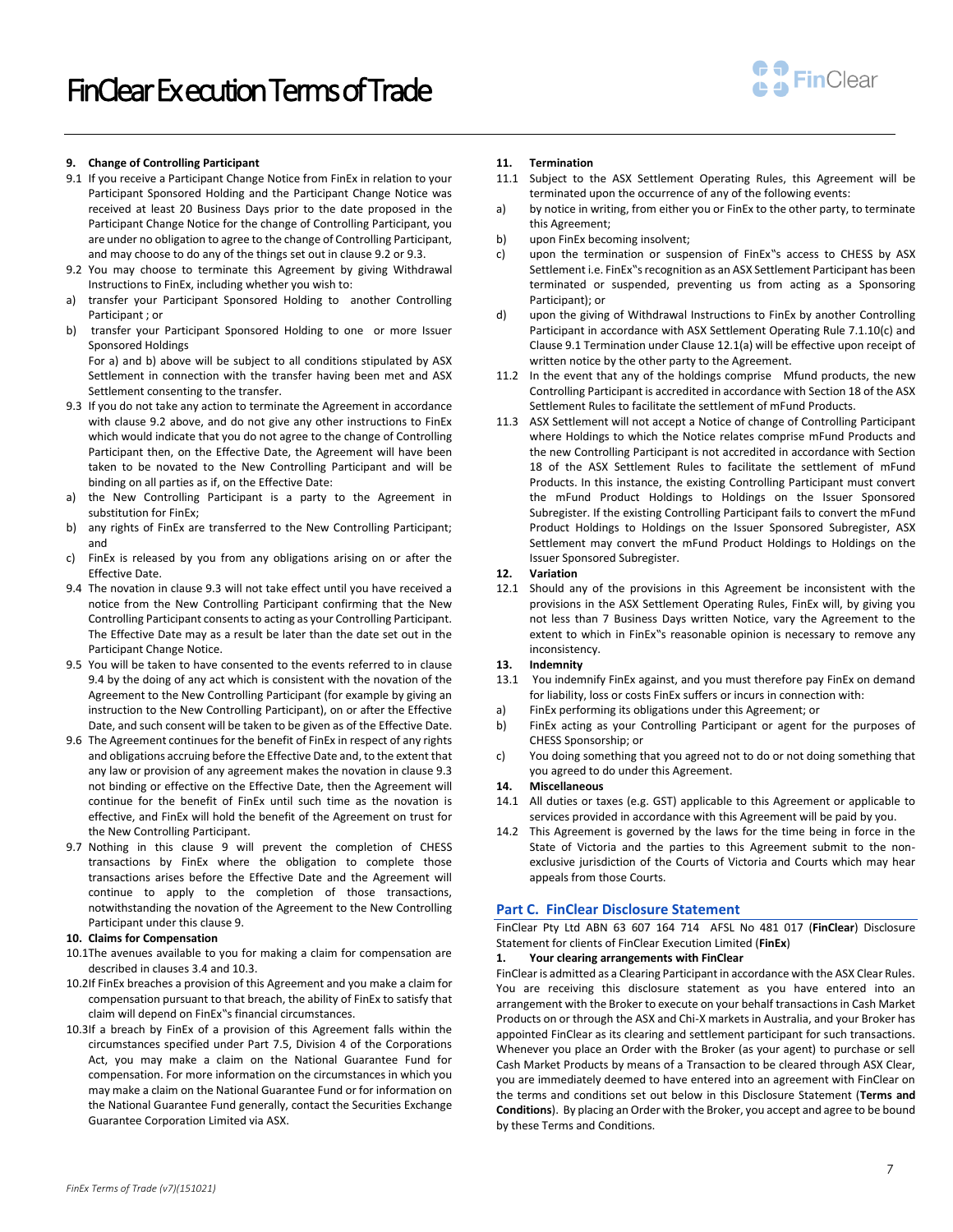FinClear Ex ecution Terms of Trade



FinClear carries the clearing obligations and any settlement obligations (together, **Settlement Obligations**) for all Transactions effected through the Broker (including those effected by the Broker on your behalf) and FinClear must settle as principal with ASX Clear or the relevant counterparty, even though the Transaction may have been entered into on your behalf. Your Settlement Obligations are therefore owed directly to FinClear (and not the Broker). In the event that you fail to complete a contract in accordance with the ASX Clear Rules or fail to pay the amounts due in respect of a Transaction, FinClear has direct rights against you, including rights of sale under the Exchange Rules and ASX Clear Rules, and those described in these Terms and Conditions.

#### **2. Conduct of Business**

#### You acknowledge and agree:

- (a) to comply with these Terms and Conditions, all applicable laws, the Exchange Rules, ASX Clear Rules and ASX Settlement Rules and the directions, decisions and requirements of each Relevant Exchange and the customs and usages of the Market. Upon request, you are able to inspect copies of the Exchange Rules, ASX Clear Rules and ASX Settlement Rules at the Broker's offices; and
- (b) that all Transactions are subject to the Exchange Rules, ASX Clear Rules, the directions, decisions and requirements of the Relevant Exchange and the customs and usages of the Market, the correction of errors and omissions and, if the sale or purchase is in relation to Cash Market Products approved for settlement by ASX Settlement, the ASX Settlement Rules.
- **3. FinClear' right to require the Broker to refuse to accept Orders** You acknowledge that FinClear may at any time in its absolute discretion direct the Broker to:
- (a) refuse to accept you as a client or not to accept Orders from, or execute Orders for you; or
- (b) refuse to accept a particular Order from you; or
- (c) obtain, and provide to FinClear, additional information relating to you.

#### **4. Purchases and Sales**

You must ensure that your Settlement Obligations are met in full and are received by FinClear before the Settlement Date and Time (and you are responsible for ensuring that you have sufficient funds or Cash Market Products (as applicable) before the Settlement Date. . The "**Settlement Date and Time**" for sales or purchases is the date and time that is specified on the front of the relevant Confirmation that you will receive from the Broker. If no date and time are specified or no Confirmation is required to be given, the Settlement Date and Time is 9.00am (Sydney time) on the second Business Day after the execution of the Transaction. The Broker has no authority to extend the Settlement Date and Time without the consent of FinClear to such extension.

In accordance with the provisions of the Corporations Act, and the regulations made under the Corporations Act (**Corporations Regulations**), pending settlement by you, these Terms and Conditions and the relevant Confirmation (if any) constitutes notice to you that FinClear may hold under general law, a lien and right of sale in the Cash Market Products purchased for you in a particular transaction if FinClear has received and paid for such Cash Market Products on your behalf.

You must ensure that FinClear (via your Broker) has all documents and security holder information (including the holder identification number or personal identification number and, if applicable, holder reference number (**Security Holder Information**) no later than two business days before the Settlement Date and Time.

If you have entered into a Sponsorship Agreement with either FinClear or your Broker, you will be taken to have satisfied this obligation if you ensure that sufficient ASX products are held in your Sponsored Holding with FinClear or the Broker (as the case may be), those ASX Products are unencumbered and if the consent of any third party is required before FinClear or the Broker (as thecase may be) may withdraw those ASX products, that consent has been obtained and communicated to FinClear.

You irrevocably authorise FinClear to apply any ASX Products held in your Participant Sponsored Holding to satisfy your Settlement Obligations arising from any Transactions executed by the Broker on your behalf.

If you are not currently sponsored by FinClear or the Broker, FinClear recommends that you enter into a Sponsorship Agreement with FinClear or the Broker to enable easy transfer of your ASX Products under CHESS (**Clearing House Electronic Subregister System**).

Credits in respect of sales are not available until the latest of:

- (a) the Settlement Date and Time; and
- (b) all amounts due and payable by you to FinClear via the Broker have been paid.

Unless and except where FinClear has agreed alternative arrangements with you, FinClear will pay all sale proceeds (net of any applicable cost, expenses or taxes) directly to you.

**5. Misdirected Market Transactions**

If at any time Transactions executed by the Broker are also to be cleared through a Clearing Participant (other than FinClear), you acknowledge that:

- (a) the Broker may, incorrectly or otherwise, direct a Transaction which it has executed on your behalf to a Clearing Participant other than FinClear (**Misdirected Market Transaction**);
- (b) FinClear does not have any Settlement Obligations in respect of any Misdirected Market Transaction; and
- (c) FinClear will not provide you with a Confirmation in respect any Misdirected Market Transaction.

#### **6. Short sales**

A "short sale" is when Cash Market Products are sold on your behalf, or you place an Order with the Broker to sell Cash Market Products, at a time when you do not have a presently exercisable and unconditional right to vest the Cash Market Products in a buyer. Under section 1020B(2) of the Corporations Act, you are prohibited from effecting a short sale unless you are able to rely on an exemption from that prohibition provided in the Corporations Act, Corporations Regulations or provided by way of ASIC class order relief or other current and effective relief granted by ASIC. You must not place an Order for a short sale with the Broker unless you are able to rely on such an exemption. For the avoidance of doubt, you are able to rely on such an exemption where the circumstances of your Order are such that you are able to satisfy all conditions of any one or more exemptions to the prohibition on short selling.

# **7. No Advice**

You acknowledge that FinClear does not provide financial product advice to you, nor does it accept responsibility for any financial product advice given to you by the Broker or any other person. You must not represent to any person that FinClear has given any financial product advice to you.

## **8. Warranties by the client**

You represent and warrant that before placing any Order with the Broker:

- (a) you will be in a position to pay for any Cash Market Products purchased and have a presently exercisable and unconditional right to vest any Cash Market Products sold in the buyer, to enable settlement at the Settlement Date and Time; and
- (b) if your Order relates to the purchase of a Partly Paid Security (as defined in the Market Integrity Rules), you have made arrangements with the Broker to make further payments in respect of the Partly Paid Securities such that there would be a sufficient amount available to FinClear to cover any liability arising from all possible future calls in respect of the Partly Paid Securities.

#### <span id="page-7-0"></span>**9. Confirmations**

You will be given confirmations as required by the Corporations Act and the Market Integrity Rules (Confirmations).

You authorise the Broker (on behalf of the FinClear) to give Confirmations to you electronically to the email address notified to the Broker on yourself for this purpose. You may not be provided with paper copies of Confirmations.

You agree to promptly check the accuracy of every Confirmation sent to you and to notify the Broker immediately of any error that you consider may have occurred. In the absence of such notification from you within 24 hours, you will be taken to have accepted the accuracy of the Confirmation.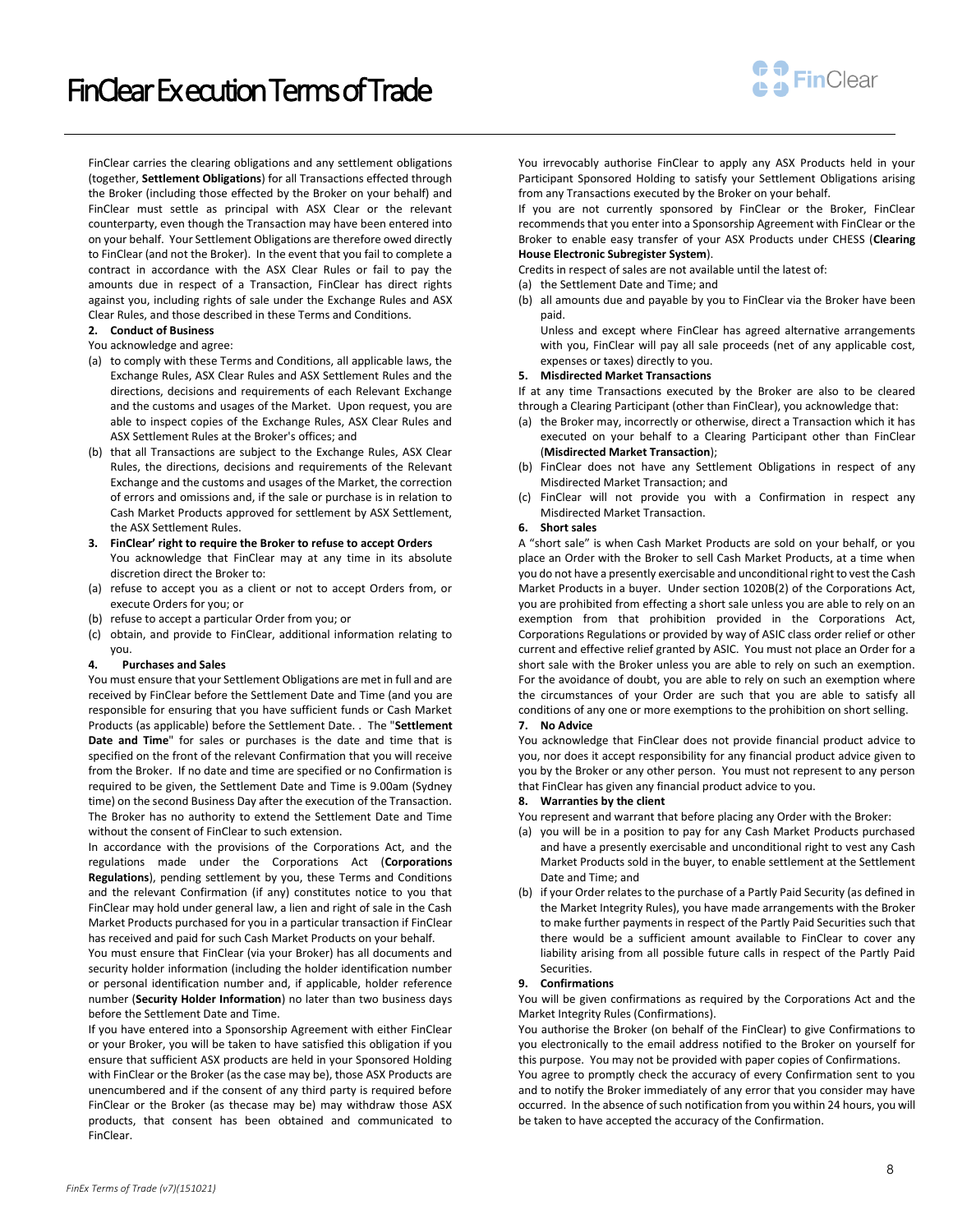

A Confirmation may at any time be re-issued to you in order to correct any errors or omissions and the terms and conditions of the original Confirmation will apply in relation to the reissued Confirmation.

Where the Broker enters into multiple Transactions in order to complete your Order (whether on one or more Relevant Exchanges or otherwise), you authorise the Broker to accumulate those Transactions on a single Confirmation and to specify the volume weighted average price for those Transactions on that Confirmation. If requested by you, the Broker will, if required under the Market Integrity Rules, give you a statement of all the individual prices of the relevant transactions which are accumulated and averaged in a Confirmation.

If you are a Wholesale Client for the purposes of the Market Integrity Rules, the Broker may elect not to give any Confirmations to you in relation to Transactions executed for you.

## <span id="page-8-0"></span>**10. Failure to Settle**

You acknowledge that, if you fail to make any payment due to FinClear via the Broker or otherwise comply with the Settlement Obligations that you owe to FinClear in relation to a Transaction in accordance with these Terms and Conditions or the relevant Confirmation, if any (**fail to settle**), FinClear may pursue any remedy that it has against you or the Broker , and FinClear may do any one or more of the following:

- (a) charge an administration fee calculated by reference to the additional cost which may be incurred by FinClear or the Broker (including any fail fees imposed by a Relevant Exchange or ASX Clear) as a result of your failure to settle;
- (b) levy a default charge on the amount outstanding, from time to time;
- (c) in the case of a purchase, sell out (or procure the sell out of) any Cash Market Products purchased or otherwise held on your behalf (and you are fully responsible for any loss in connection with such sale) and apply the proceeds (net of any applicable taxes) in reduction of your liability to FinClear and to recover FinClear' costs and losses in so acting;
- (d) in the case of a sale:
	- (i) buy in (or procure the buy in of) any Cash Market Products sold (and you are fully responsible for any loss in connection with such purchase) and recover FinClear's costs and losses (including taxes) in so acting; or
	- (ii) acquire under a securities lending arrangement the number of Cash Market Products relevant to the failed settlement shortfall (and you are fully responsible for any loss in connection with such action) and recover FinClear's costs and losses (including taxes) in so acting.
- (e) apply any cash held by FinClear or the Broker (or a related body corporate of either of them), on your account or to which they have access, or payments received for or from you in reduction of your liability to FinClear; or
- (f) instruct the Broker to cancel any of your unexecuted Orders,

and you authorise FinClear and each of its directors and employees as your attorney to give instructions on your behalf in respect of Cash Market Products held by you or on your behalf, to enable FinClear to realise those Cash Market Products or funds and apply the proceeds in (net of any applicable taxes) reduction of your liability to FinClear and to recover FinClear' costs and losses in so acting.

If you fail to settle, FinClear may make arrangements on your behalf to ensure that your Settlement Obligations are performed (including by buying-in or borrowing the relevant Cash Market Products).

If you have not met your Settlement Obligations owed to FinClear in respect of a Transaction executed for you by the Broker by the date which is 5 Business Days after the date on which that Transaction was executed, it is FinClear' policy (and FinClear may be obliged under the ASX Settlement Rules), without any notice to you:

(a) in the case of a purchase, to execute a Transaction to close out the failed purchase (by selling the relevant Cash Market Products); or

(b) in the case of a sale, to execute a Transaction to close out the failed sale (by buying-in the relevant Cash Market Products),

and recover any resulting loss and costs (including taxes) from you.

You must pay or reimburse FinClear any such administration fees and default charges (together with any GST payable on those amounts and gross-up amounts for tax deducted or withheld) immediately upon demand or at FinClear' option it may deduct such administration fees and default charges (and any GST) from any sale proceeds or other amounts otherwise payable to you.

The manner in which FinClear may exercise or not exercise, or the timing of or any delay in any exercise by FinClear of, any right of FinClear under this clause is not to be taken to be financial product advice by FinClear to you, and you must not represent to any person that it is financial product advice by FinClear.

FinClear will not be liable to you for any failure by FinClear to exercise (or any delay in the exercise by FinClear of) any right FinClear may have against you, or any loss incurred by you as a result of FinClear not exercising any of its rights against you immediately, or at all, following any failure by you to comply with your obligations.

The rights described in this claus[e 10](#page-8-0) are in addition to any rights that are conferred to FinClear under the Exchange Rules and the ASX Clear Rules. Nothing in this clause 10 purports to exclude any rights of FinClear that arise by operation of general law.

### **11. Cancellations**

You acknowledge that each Relevant Exchange has the power under the Exchange Rules to cancel or amend (or request or agree to the cancellation or amendment of) any Transaction or Crossing. You authorise FinClear to, and agree that FinClear may, without your consent, cancel or amend (or request or agree to the cancellation or amendment of) any Transaction or Crossing relating to the sale or purchase (as the case may be) of Cash Market Products:

- (a) if requested to do so by the Broker in accordance with the Exchange Rules;
- (b) if a Relevant Exchange exercises its power under the Exchange Rules to cancel or amend (or require the cancellation or amendment of) the Transaction or Crossing; or
- (c) in the event of an Error or otherwise in the circumstances contemplated in the Exchange Rules.

Your obligations referred above, and FinClear' obligations in relation to the settlement of a Transaction, will no longer apply in respect of a cancelled Transaction from the time it is cancelled or, in the case of an amended Transaction, apply as amended.

#### **12. Interest on FinClear's trust account**

You acknowledge that FinClear will retain the interest (if any) earned on monies held in its trust account from time to time.

#### **13. Assignment to the Broker of debts owed by you to FinClear**

If you have not paid any debt to FinClear, you acknowledge that FinClear may assign that debt to the Broker and the assigned debt will become an obligation of yours owed to the Broker. In the event of such an assignment, the Broker (and each of its directors and employees) will have the rights and powers (and may do all the things) set out in claus[e 10](#page-8-0) as if a reference to FinClear were a reference to the Broker.

#### **14. Instructions and other communications to be given via the Broker**

You acknowledge and agree that all communications given by you (including to provide instructions in respect of transactions in respect of Cash Market Products) are to be given by you to the Broker (such communications to be given in the form and manner agreed with the Broker from time to time) and the Broker will (as your agent) pass on your communication to FinClear. You acknowledge and agree that:

- (a) you are and will at all relevant times be authorised to make communications to the Broker (who will pass on those communications to FinClear on your behalf) (including as the case may be, to give instructions in respect of transactions in respect of Cash Market Products) by email and fax;
- (b) communication by email and/or fax is not a secure means of communication and involves higher risks of distortion, manipulation and attempted fraud;
- (c) fax communications may be of poor quality or unclear;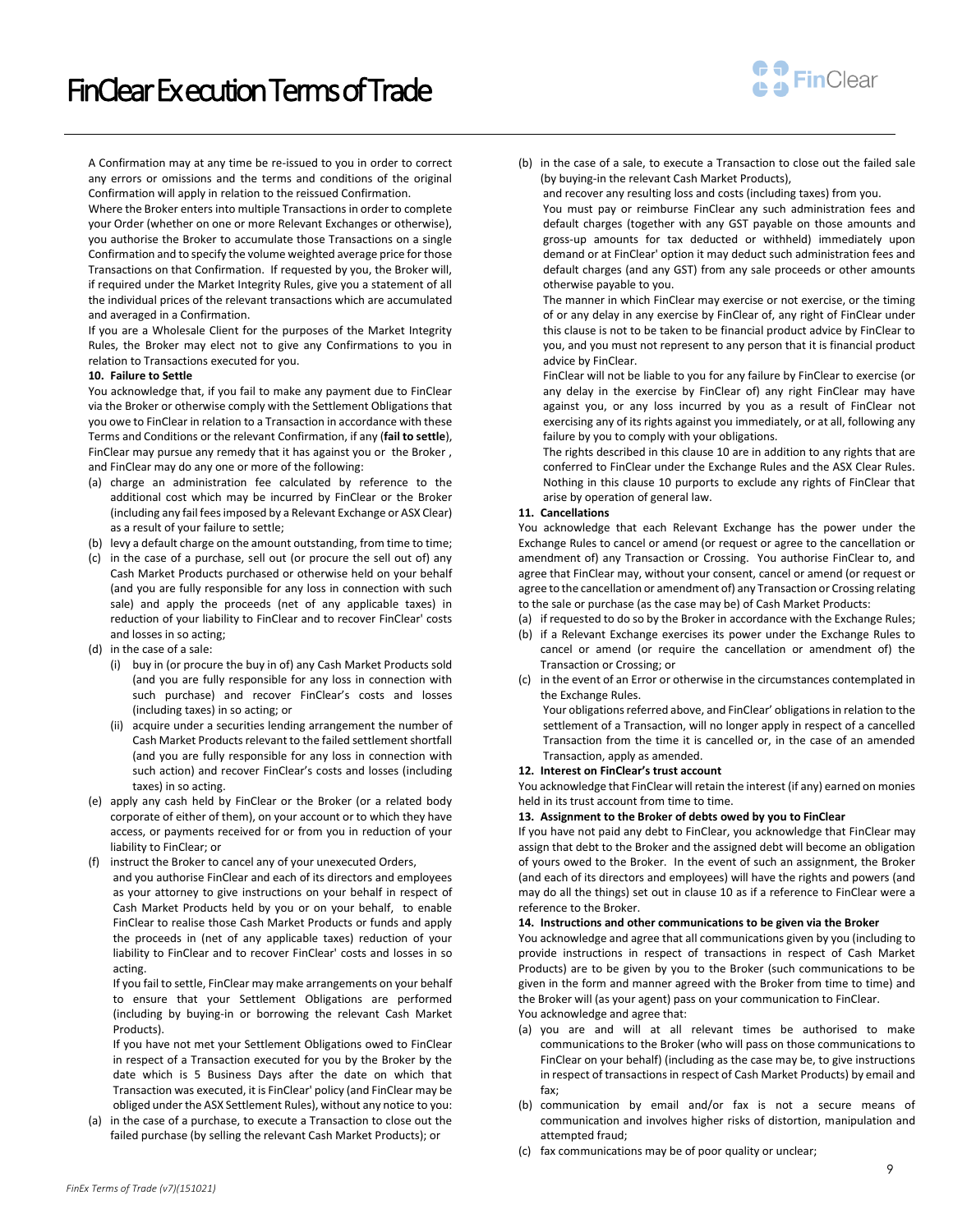

- (d) you authorise the Broker, and FinClear to accept and act without any inquiry upon, communications (including instructions) provided by email and/or fax which appear to the Broker or FinClear to have been provided by or for you; and
- (e) you indemnify FinClear in respect of any and all claims, liabilities, direct or consequential losses, costs, charges or expenses (of any nature) incurred or suffered by FinClear as a result of the Broker or FinClear acting on communications (including instructions) provided by email and/or fax.

## **15. Indemnity**

You must, to the maximum extent permitted by law, at all times and from time to time, indemnify and keep each of FinClear and its related bodies corporate and any of their respective directors, officers, contractors, agents and employees (each an Indemnified Person) harmless from and against all liabilities, losses, damages, costs or expenses directly or indirectly suffered by the Indemnified Person and from and against all actions, proceedings, claims or damages made against the Indemnified Person as a result of:

- (a) any transaction entered into by the Broker on your behalf;
- (b) any failure by you to settle;
- (c) any other breach by you of these Terms and Conditions;
- (d) any breach by you of any other agreement with FinClear;
- (e) any breach by you of any representation or warranty made or taken to have been made by you (including without limitation in relation to any disclosure to be made in respect of sale Orders) not being true or correct, other than to the extent that the loss has resulted from FinClear' negligence, wilful default or fraud.

#### **16. Information**

You warrant that all information provided by you to the Broker, or FinClear, is, or will be when given, accurate, true and correct and further agree to immediately notify the Broker in writing upon becoming aware that such information is no longer accurate, true and correct. You agree that FinClear, and the Broker may share such information, as well as your account details and information regarding your transactions in Cash Market Products with each other and with FinClear' related bodies corporate on a confidential basis as FinClear considers appropriate. You also consent to FinClear, and the Broker, disclosing this information and your account details to any regulatory authority, and consent to FinClear and/or the Broker using such information and your account details for the purposes of monitoring compliance by you, the Broker, FinClear, with their respective regulatory and contractual obligations, and resolving disputes. Your personal information may be disclosed to credit checking agencies as permitted by law.

You may request access to the personal information that FinClear holds about you.

#### **17. Dispute resolution**

You have a right to complain about any aspect of your dealings with FinClear, and to have that complaint dealt with in accordance with FinClear' complaint resolution procedures. A summary of those procedures is set out below.

However, if your complaint relates to services provided by the Broker your complaint should be dealt with in accordance with the Broker's complaint resolution procedures. If you have such a complaint please contact the Broker.

You have the right to have any complaint about the service you have received from FinClear, or any other aspects of your dealings with FinClear, investigated and dealt with as quickly as possible in accordance with FinClear' complaints resolution procedure.

To assist FinClear to respond appropriately to complaints, you are asked to set out complaints in writing to:

The Compliance Manager

Level5, 53 Walker Street

North Sydney NSW 2060

You should include as much detail about the circumstances of your complaint as possible, including the name(s) of any FinClear staff involved. If available, copies of any background documentation should also be provided.

Following receipt of your complaint, the Compliance Manager will acknowledge receipt of it in writing and provide an estimate of the time it will take to investigate the circumstances. The Compliance Manager will fully investigate your complaint and follow up if further information is required from you. The Compliance Manager will then prepare a detailed written response to you after consideration of all relevant documents and following interviews with the involved employees and their manager(s), if required. The written response will be mailed or delivered to you.

If you are not satisfied with the response to your complaint, you may wish to pursue the matter with a Relevant Exchange. FinClear is also a member of the Australian Financial Complaints Authority (**AFCA**), FinClear will advise you if you are not satisfied with the response to your complaint that you have the option to pursue your complaint with AFCA using the following contact details;

# Website[: www.afca.org.au](http://www.afca.org.au/)

Mail: GPO Box 3, Melbourne Vic 3001

# Email[: info@afca.org.au](mailto:info@afca.org.au)

AFCA

Telephone: 1800 931 678 (free call within Australia)

Alternatively, ASIC also has a freecall Infoline on 1300 300 630 which you may use to make a complaint and obtain information about your rights.

## **18. Compensation Arrangements**

FinClear has professional indemnity insurance which FInClear considers is adequate having regard to:

- (a) the volume and types of business carried on by it; the number and types of its clients; the number of its representatives; and
- (b) any particular or potential claims that may arise pursuant to our participation in external dispute resolution schemes, including the AFCA scheme.

FinClear considers that these compensation arrangements satisfy the requirements of s 912B of the Corporations Act and associated regulations.

# **19. Joint Account**

If you operate a joint account with the Broker, these Terms and Conditions bind each person with whom you operate the account jointly and severally, and each person is authorised to issue instructions to the Broker and to the extent required, to FinClear in relation to any purchase or sale of Cash Market Products or other matters to which these Terms and Conditions relate.

#### **20. Privacy**

FinClear may collect personal information from you or your Broker for the purposes of enabling FinClear to perform its obligations as a clearing and settlement participant in respect of your transactions in Cash Market Products, and for other related purposes (including but not limited to for compliance, auditing, monitoring and analysis of its business, fraud and crime prevention, anti-money laundering and/or for meeting its other legal and regulatory obligations) (**Permitted Purpose**). FinClear may use and disclose such personal information only for the Permitted Purpose which may involve the transfer of personal information outside of Australia (including to countries where there may be less stringent data protection laws).

To the extent that FinClear collects personal information from you or your Broker in accordance with this clause, you hereby consent and represent and warrant that you have obtained the consent of such Individuals, to such collection by FinClear and represent and warrant that you have notified such Individuals of such matters regarding the collection, use and disclosure of such personal information by FinClear as contemplated in this clause, to the extent required in accordance with the Privacy Laws.

# **21. Foreign Tax**

You shall promptly provide to the Broker or FinClear such certifications, documentation, and information as FinClear may reasonably require in connection with your identity and tax status and that of any person who is a direct or indirect beneficial owner, beneficiary or controlling person of you.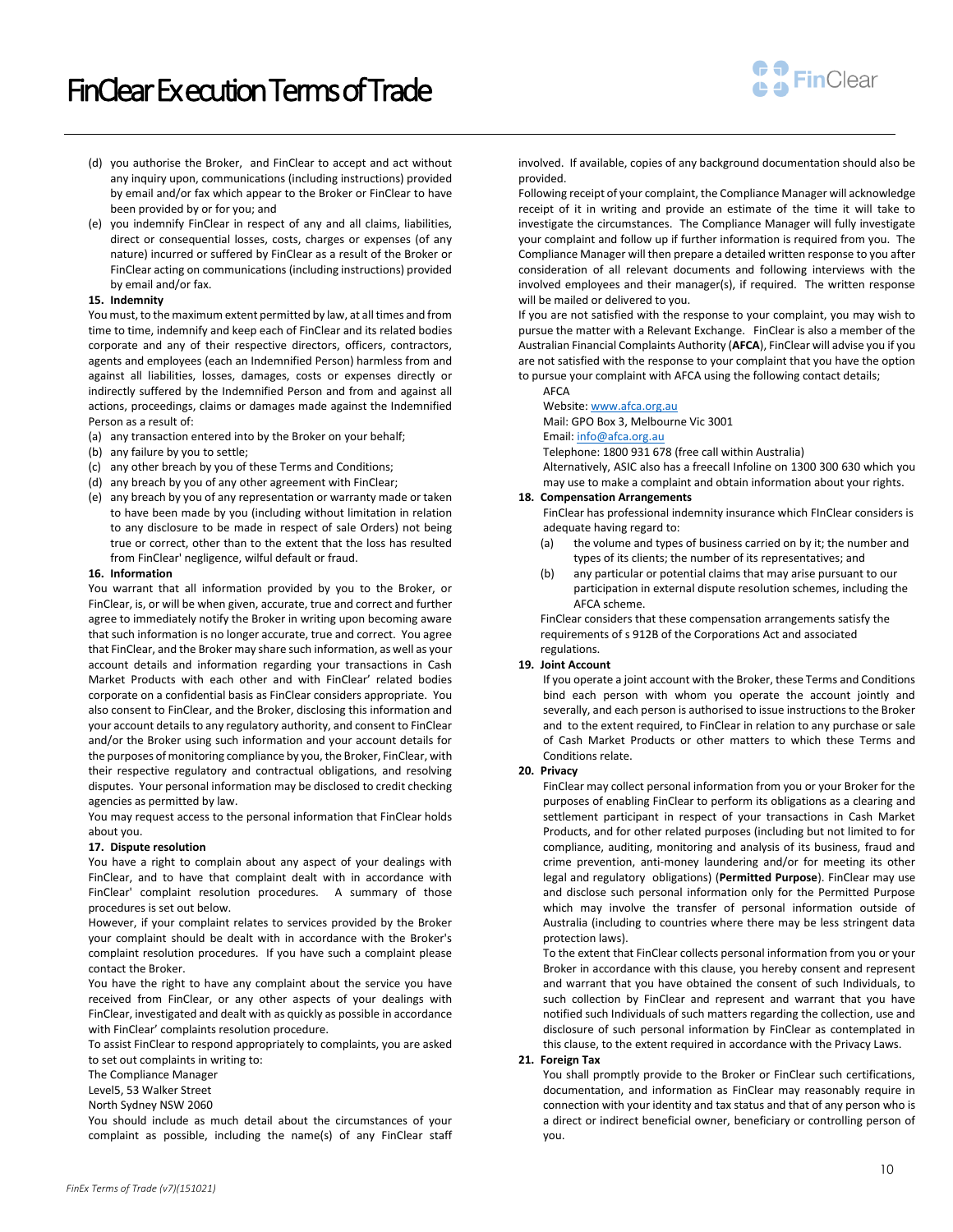

If you fail to provide the Broker or FinClear with the information, documentation, forms as described in this clause, in a timely and accurate manner, FinClear shall be entitled to reach whatever conclusions and to take whatever action it reasonably considers to be appropriate without prior notice.

FinClear provides no service of controlling or monitoring, and therefore has no duty in respect of, or liability for, any Tax (including, without limitation, penalties, interest or additions to Tax), payable or paid that result from:

- (a) the inaccurate completion of documents by you or any third party;
- (b) the provision to FinClear or a third party of inaccurate or misleading information by you or any third party;
- (c) the withholding of material information by you or any third party; or
- (d) any delay by any revenue authority or any other cause beyond FinClear' control.

If FinClear does not receive appropriate certifications, documentation and information then, you acknowledge that additional Tax may be deducted from income received in respect of your assets .

You will be responsible for the timely payment of all Tax relating to your transactions.

## **22. Amendment**

These Terms and Conditions may be amended from time to time by FinClear. FinClear will give you 10 Business Days' notice of any amendment, after which time, the amendment will become effective.

## **23. Governing law**

These Terms and Conditions are governed by the law in force in New South Wales and you and FinClear submit to the -exclusive jurisdiction of the courts of New South Wales and courts which may hear appeals from those courts.

## **24. Interpretation**

**ASIC** means the Australian Securities and Investments Commission. **ASX** means ASX Limited ABN 98 008 624 691.

**ASX Clear** means ASX Clear Pty Limited ABN 48 001 314 503, a wholly owned subsidiary of ASX.

**ASX Clear Rules** means the operating rules of ASX Clear as amended from time to time.

**ASX Market Integrity Rules** means the ASIC Market Integrity Rules (ASX Market) 2010 as amended from time to time.

**ASX Settlement** means ASX Settlement Pty Ltd ABN 49 008 504 532. **ASX Settlement Rules** means the operating rules of ASX Settlement as amended from time to time.

**Business Days** means a day (other than a Saturday, Sunday, or a public holiday) on which banks and securities markets are open for business in Sydney, New South Wales.

**Cash Market Products** has the meaning given to it in the ASX Market Integrity Rules and Equity Market Product in the Chi-X Market Integrity Rules, as the context requires.

**CHESS** means the Clearing House Electronic Subregister System. **Chi-X** means Chi-X Australia Pty Ltd ABN 47 129 584 667.

**Chi-X Market Integrity Rules** means the ASIC Market Integrity Rules (Chi-X Australia Market) 2011 as amended from time to time.

**Chi-X Operating Rules** means the operating rules of Chi-X as amended from time to time.

**Confirmation** has the meaning given to it in claus[e 9.](#page-7-0)

**Corporations Act** means the *Corporations Act 2001* (Cth).

**Clearing Participant** has the meaning given to it in the ASX Market Integrity Rules.

**Crossing** has the meaning given to it in the ASX Market Integrity Rules.

**Error** has the meaning given to it in the Rules and, in relation to Chi-X, has the meaning given to "error trade", in the Chi-X Operating Rules.

**Exchange Rules** means the operating rules of each Relevant Exchange and the Market Integrity Rules.

**Market** has the meaning given to it in the ASX Market Integrity Rules.

**Market Integrity Rules** means any market integrity rules made by ASIC in accordance with Part 7.2A of the Corporations Act, as amended from time to time, that apply to a Relevant Exchange (including the ASX Market Integrity Rules, the Chi-X Market Integrity Rules and the ASIC Market Integrity Rules (Competition in Exchange Markets) 2011).

**Official Cash Rate** means the interest rate paid on overnight funds as set by the Reserve Bank of Australia.

**Order** means an order or instruction for the sale or purchase of Cash Market Products to be executed by the Broker.

**Privacy Law** means:

- (i) the Privacy Act 1988 (Cth);
- (ii) the Australian Privacy Principles contained in Schedule 1 to the Privacy Act 1988 (Cth) or any approved privacy code (as defined in the Privacy Act 1988 (Cth) that applies to the Client, the Clearing Agent or both; and
- (iii) any other statute, regulation or law in Australia or elsewhere which relates to the protection of Personal Information and which the Client or the Clearing Agent must observe.

**Relevant Exchange** means ASX Limited ABN 98 008 624 691 and Chi-X Australia Pty Ltd ABN 47 129 584 667 or National Stock Exchange of Australia Limited ABN 11 000 902 063, or the financial markets operated by them (as the context requires).

**Tax** means all taxes of whatever nature lawfully imposed including income tax, recoupment tax, land tax, sales tax, payroll tax, fringe benefits tax, group tax, capital gains tax, profit tax, interest tax, property tax, undistributed profits tax, withholding tax, municipal rates, financial institutions duty, bank account debit tax, GST, stamp duties and other taxes, charges, duties and levies assessed or charged or assessable or chargeable by or payable to any national, federal, state or municipal taxation or excise authority, including any interest, fee, fine or penalty imposed in connection with any tax, rates, duties, charges or levies.

**Transaction** has the meaning given to Cash Market Transaction in the ASX Market Integrity Rules and Equity Market Transaction in the Chi-X Market Integrity Rules, as the context requires.

**you** means the person or persons in whose name the account is opened with the Broker or named on the account opening or application form as the client. If that is more than one person, "you" means each of them separately and every two or more of them jointly. "You" includes your successors and assigns.

Words expressed in the singular include the plural and vice versa.

Unless the context otherwise requires, a reference to a document or agreement includes any variation or replacement of it and a reference to any legislation or legislative provision includes any statutory modification or re-enactment of, or legislative provision substituted for, and any subordinate legislation issued under, that legislation or legislative provision. Words used in this document have the meanings given to them in the Exchange Rules, ASX Clear Rules or ASX Settlement Rules. If you require a copy of these definitions please contact the Broker.

You agree that in the event of any inconsistency between this document and any applicable laws, the Exchange Rules, ASX Clear Rules or ASX Settlement Rules, the latter will prevail to the extent of the inconsistency. You acknowledge that this document is not exhaustive and agree to be bound by other policies and procedures which concern the operations of your account with the Broker as notified to you from time to time.

## **Part D. FinClear Direct Debit Request Service Agreement**

If you have chosen to authorise FinClear to Direct Debit your account, you:

(a) request and authorise FinClear (Debit User Identification number 499917) to arrange for any amount which you owe to FinClear from time to time to be debited through the Bulk Electronic Clearing System and paid to FinClear from the account you have nominated in the Application Form;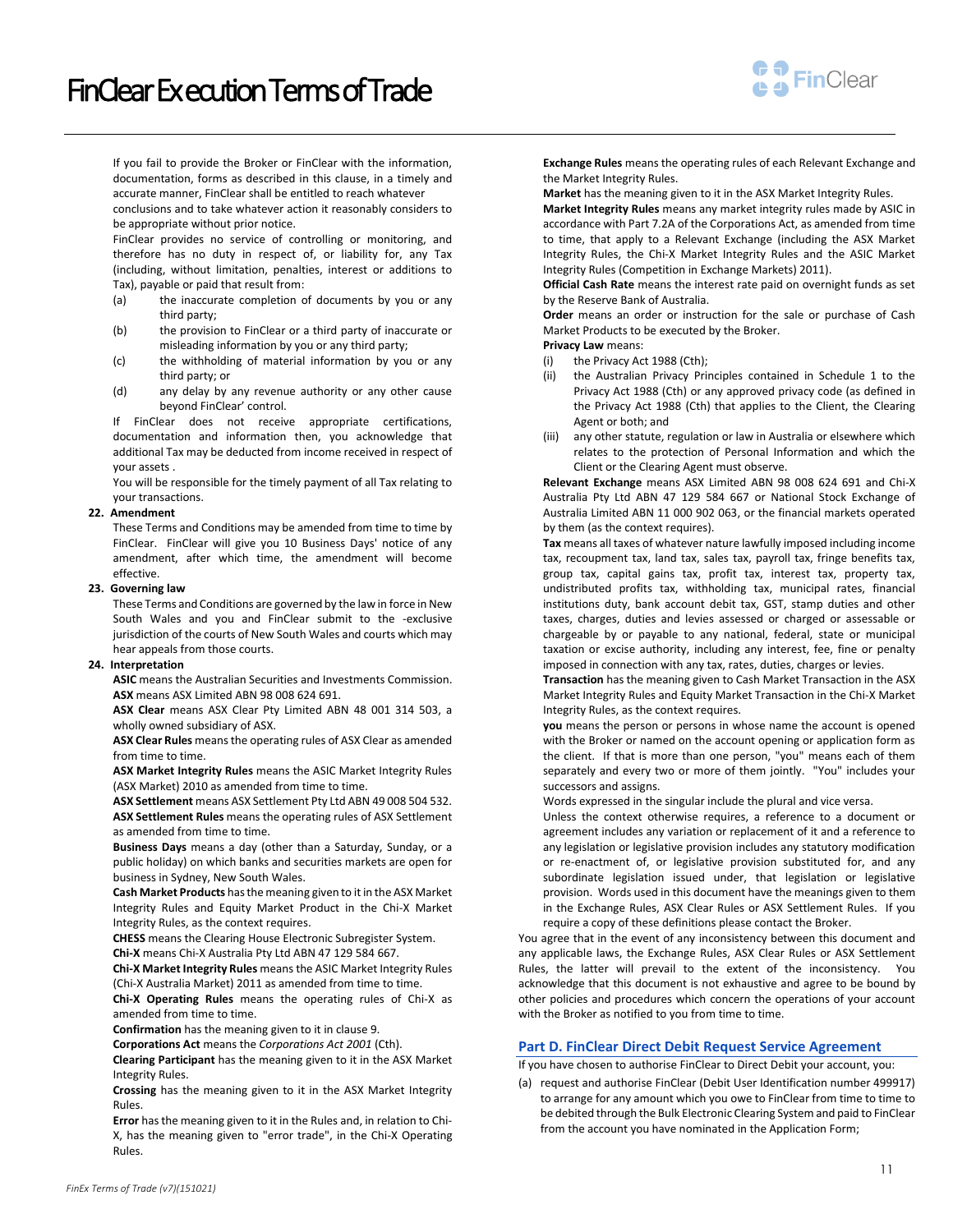

- (b) authorise FinClear to debit in accordance with the Direct Debit Agreement the account nominated by you in the Application Form with any amount FinClear may debit or charge you; and
- (c) acknowledge having read and understood, and agree to be bound by, the terms in the Direct Debit Agreement below.

## **DIRECT DEBIT REQUEST SERVICE AGREEMENT**

## **1. DEFINITIONS**

In this Direct Debit Agreement:

**Account** means the account identified as the direct debit account in the Direct Debit / Credit Authority Form, but only if that account is held with a Financial Institution.

**Banking day** means a day other than a Saturday or a Sunday or a public holiday listed throughout Australia, or where there is a public holiday simultaneously in Victoria and New South Wales.

**Debit Day** means the day that payment is due from you to FinClear.

**Debit Payment** means a particular transaction where a debit is made.

**Direct Debit** means the direct debit request which you make to FinClear by completing the Direct Debit / Credit Authority Form and signing the Application Form.

**Financial Institution** means a financial institution with whom FinClear has a direct debit facility arrangement. Please contact your financial adviser to check whether FinClear has a direct debit facility arrangement with Your Financial Institution.

**Your Financial Institution** means the Financial Institution at which the Account is kept.

- **2. DEBITING THE CLIENT'S ACCOUNT**
- 2.1 By completing the Direct Debit / Credit Authority Form and signing in the manner prescribed, you authorise FinClear to arrange for funds to be debited from the Account and you warrant and represent that you are duly authorised to request the debiting of payments from the nominated bank account.
- 2.2 FinClear will only arrange for funds to be debited from the Account as authorised in the direct debit request.
- 2.3 If the Debit Day falls on a day that is not a Banking day, FinClear may direct Your Financial Institution to debit the account on the following Banking day. If you are unsure about the day on which the Account has or will be debited, you should ask Your Financial Institution.

# **3. YOUR OBLIGATIONS**

- 3.1 It is your responsibility to ensure that there are sufficient clear funds available in the Account to allow a Debit Payment to be made in accordance with the Direct Debit Request.
- 3.2 If there are insufficient funds in the Account to meet a Debit Payment:
	- (a) you may be charged a fee and/or interest by Your Financial Institution;
	- (b) you may also incur fees or charges imposed or incurred by FinClear; and
	- (c) you must arrange for the Debit Payment to be made by another method or arrange for sufficient clear funds to be in the Account by an agreed time so that FinClear can process the Debit Payment.
- 3.3 You should check the Account statement to verify that the amounts debited from the Account are correct.
- 3.4 If FinClear is liable to pay goods and services tax (**GST**) on a supply made in connection with this agreement, then you agree to pay FinClear on demand an additional amount equal to the consideration payable for the supply multiplied by the prevailing GST rate.
- **4. CHANGES**
- 4.1 You may request deferment of, or alteration to, suspension of these direct debit arrangements or stop any debit item by providing signed written instructions to your financial adviser.
- 4.2 You may also cancel your authority for FinClear to debit the Account by providing notice to your financial adviser.
- 4.3 FinClear may make changes or terminate these arrangements at any time by giving 14 days notice in writing to you.

### **5. DISPUTE**

- 5.1 If you believe that there has been an error in debiting the Account, you should notify FinClear directly on (02) 8039 6000 and confirm that notice in writing as soon as possible by e-mailing [cash@FinClear.com.au](mailto:cash@penson.com.au) or posting to P.O. Box 1253, North Sydney, NSW 2060
- 5.2 If FinClear concludes as a result of our investigations that the Account has been incorrectly debited FinClear will arrange for Your Financial Institution to adjust the Account accordingly. FinClear will also notify you in writing of the amount by which the Account has been adjusted.
- 5.3 If FinClear concludes as a result of our investigations that the Account has not been incorrectly debited FinClear will provide you with reasons and any evidence for this finding.
- 5.4 Any queries about an error made in debiting the Account should be directed to FinClear [in the first instance (and not to Your Financial Institution) so that FinClear can attempt to resolve the matter with you. If the matter cannot be resolved in this manner FinClear may refer it to Your Financial Institution which will obtain details from you of the disputed transaction.

## **6. ACCOUNTS**

FinClear recommends that you:

- (a) confirm with Your Financial Institution whether direct debiting through the Bulk Electronic Clearing System (BECS) is available from the Account as direct debiting may not be available on all accounts offered by Your Financial Institution; and
- (b) check that the Account details provided to FinClear are correct by checking them against a recent Account statement. If unsure, you should check with your Financial Institution before completing the Direct Debit Request.

#### **7. CONFIDENTIALITY**

- 7.1 FinClear will keep any information (including Account details) in your Direct Debit confidential.
- 7.2 FinClear will only disclose information that it has about you:
- (a) to the extent specifically required by law; or
- (b) for the purposes of this Direct Debit Agreement (including disclosing information in connection with any query or claim); or
- (c) as permitted by the Terms.

## **8. GOVERNING LAW**

These terms are governed by the laws in force in New South Wales.

# **Part E. FinEx Financial Services Guide**

# **FinClear Execution Ltd (ABN 56 061 751 102 AFSL 246842) Financial Services Guide (FSG)**

**Issue Date: 15 October 2021** 

## **1. Purpose of this FSG**

The purpose of this Financial Services Guide (**FSG**) isto help you decide whether to use any of the service arrangements your financial services provider (**FSP**) has in place with FinClear Execution Ltd **(FinEx)**. It aims to provide sufficient information for you to make an informed decision about using our limited dealing, advisory and related services. Our services, and the financial products they cover, can be complex and subject to special regulations impacting how the services are to be provided. That's why this FSG describes them in some detail. It is important that you read it carefully and file it away for later reference. Should you wish to discuss the services described in greater depth, you should contact your FSP.

This FSG contains information about, amongst other things, investment risk, interests of ours which may conflict with yours, and remuneration/benefits payable to FinEx if you use our services. Charges, commissions or fees not listed in the body of this FSG are listed in the attached Schedule of Fees. This FSG also tells you what to do if you have a complaint and how we would handle it. It explains the need for, the protection of, and how we use your personal information provided to us by your FSP.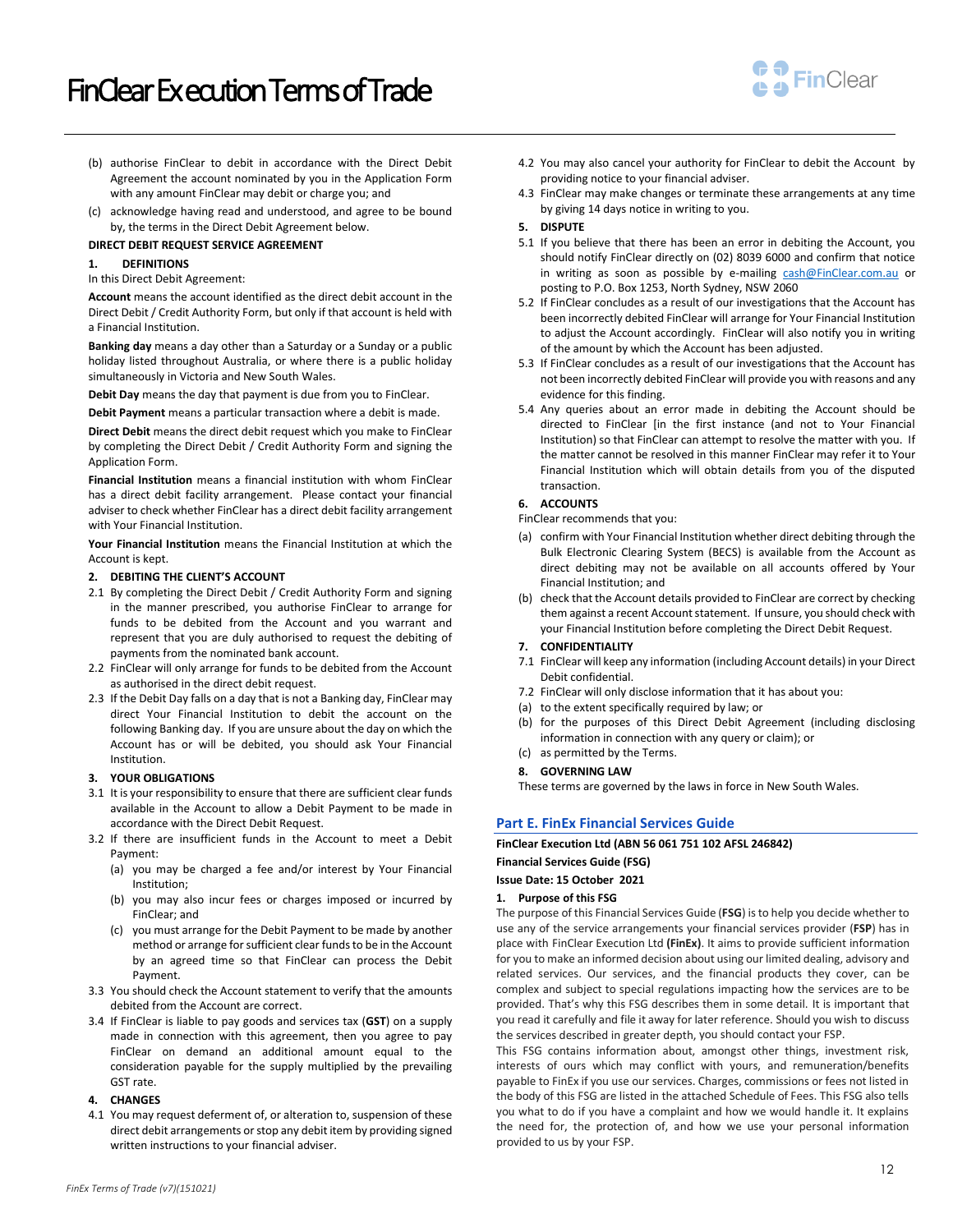

## **2. Who Are We?**

FinEx ) holds an Australian Financial Services License (**AFSL**) issued by the Australian Securities and Investments Commission (**ASIC**) (AFSL No. 246842) and is an ASX Limited (ASX) Market and Account Settlement Participant.

### **3. Associations**

FinEx is a wholly owned subsidiary of FinClear Holdings Ltd and is a related entity of Finclear Pty Ltd FinClear holds its own AFSL (AFSL No 481017) and is an ASX Clearing and General Settlement Participant of ASX who is the provider of third party clearing and settlement services. As FinEx is not an ASX Clearing Participant, it has entered into a Clearing and Settlement Agreement with FinClear who has the clearing and settlement obligations for all ASX transactions executed by FinEx on behalf of its clients.

FinEx also has commercial arrangements with your FSP for FinEx to provide the services as described in this FSG.

FinEx is not controlled by any issuers, and our Directors and staff do not act in that or any other capacity within the business of an issuer of financial products.

### **4. What documentation will I receive?**

To open an account with FinEx you have to complete and sign or electronically acknowledge our Terms of Trade which is available from your FSP or on our website, www.finclear.coma.au. Its acknowledgements, authorisations and consents govern our dealing related services. In particular, you authorise us to deal and do other things on your behalf in accordance with the instructions of your FSP. We do not expect you to contact us directly and we will only act on the instructions of your FSP.

You may receive Product Disclosure Statements (**PDS**) if we offer to issue or arrange for the issue of certain financial products. A PDS is an important document and sets out the information needed to make an informed investment decision about whether to acquire the product. Any PDS that is required to be provided to you will be provided to you via your FSP.

**FinEx** does **NOT** provide personal advice (see Section [12](#page-13-0) below). We will never provide advice about whether a product is a suitable investment for you personally, and consequently you will not receive Statements of Advice (**SOA**) from us.

If you use your FSP's stockbroking services, our execution and settlement infrastructure is used. An account will be established at **FinEx** in your name. You will have to fill out, sign and return our account opening documentation (

You may also have to sign and return certain prescribed product- specific agreements (e.g. ASX Warrants Client Agreement), and receive prescribed Explanatory Booklets or other documentation, before FinEx can accept any orders from your FSP for that product(s).

#### **5. What Financial Services Can FinEx Provide?**

FinEx is authorised by its AFSL to provide general financial advice on the following financial products

- deposit and payment products limited to basic and non-basic deposit products (e.g. bank accounts);
- any securities (e.g. shares, debentures);
- interests in managed investment scheme, including investor directed portfolio services;
- interests in managed investment schemes limited to Managed Discretionary Account (**MDA**) services;

to retail and wholesale clients.

Whilst FinEx is authorized to provide general financial advice, it does not currently provide this service.

FinEx is also authorised to deal in the following financial products:

- deposit and payment products limited to basic and non-basic deposit products (e.g. bank accounts);
- derivatives (e.g./ ETOs and warrants)
- foreign exchange contracts
- any securities (e.g. shares, debentures)
- debentures, stocks or bonds issued or proposed to be issued by a government;
- interests in managed investment schemes including investor directed portfolio services;
- interests in managed investment schemes limited to MDA services
- retirement savings accounts products
- superannuation;
- financial investment products limited to MDA services

to retail and wholesale clients.

FinEx may also underwrite issues of securities and interests in managed investment schemes and operate custodial or depository services other than investor directed portfolio services to retail and wholesale clients By '**advice'** we mean a recommendation or opinion, written or verbal, about an investment product or strategy. The important difference between general and personal advice is explained in Sections [11](#page-13-1) an[d 12,](#page-13-0) below.

By '**dealing'** we mean acquiring and disposing of products on behalf of clients.

Our services focus on financial products that may be applied for and settled or redeemed and settled (i.e. they are not listed but are cleared and settled by CHESS) traded or to be traded on 'live' markets such as those operated by ASX. In relation to foreign traded products, we have arrangements in place with other stockbrokers operating on major overseas securities or stock exchanges in order to transact on those markets.

FinEx may also provides general advisory and dealing services in relation to other unlisted products such as bank bills, bonds, other money market instruments, debentures, endowment and other types of warrants, and superannuation and other trust products (e.g. property and equities trusts).

#### **6. Who will be providing the services to you?**

FinEx is a specialist provider of wholesale stockbroking services to financial service providers such as financial planners and other AFSL holders. We supply execution and settlement services and we can also source model portfolios from third party providers. We take no responsibility for the content of the information provided by these third party providers.

Our Clearing Participant will administer the client's Participant Sponsored Holdings on our behalf of but FinEx Limited remains responsible to the client for any actions or matters done or omitted to be done in respect of the client's Participant Sponsored Holdings. The Clearing Participant will also provide services to clear and settle the transactions that you execute through FinEx.

The FSP you have chosen to use, holds an AFSL or is an Authorised Representative of, an AFSL holder and will have the necessary financial services/product authorisations to use our services on your behalf. FinEx has a wholesale service relationship with your FSP. You have a direct, primary relationship with your FSP and a secondary relationship with us.

If you wish to execute transactions using our services, please contact your FSP who will arrange to have those transactions executed by FinEx.

Therefore, the client relationship we have with you is essentially limited to dealings conducted on behalf of your account in accordance with the order instructions provided to us by your FSP, following your consultations with them.

#### **7. Who do we act for when providing services?**

When providing our execution services, we will be acting on instructions provided by your FSP, and we will be acting as your agent. At times, we may even be acting as agent for another client who is the counterparty to your transaction (e.g. a sale of shares on market between clients).

On rare occasions we may act 'as principal' on our own account and appear on the other side of a transaction with you. In such circumstances we cannot charge you brokerage. We may also accumulate and price-average a number of transactions on one Confirmation. Your consent to these scenarios is granted when you sign the acknowledgements, authorisations and consents in our New Account Application. Our advisory services are provided only to your FSP and your FSP may pass these services to you.

# **8. Terms and conditions applying to our services**

All market transactions are executed subject to:

- the Intermediary Services Agreement (ISA) we have with your FSP;
- the acknowledgements, authorisations and consents you agree to when you sign our New Account Application form; the ASIC Market Integrity Rules, the directions, decisions and requirements of ASX, ASX Operating Rules, ASX Clear Rules and ASX Settlement Rules and any other relevant market operator;
- the customs and usages of the relevant market and the correction of any errors and omissions.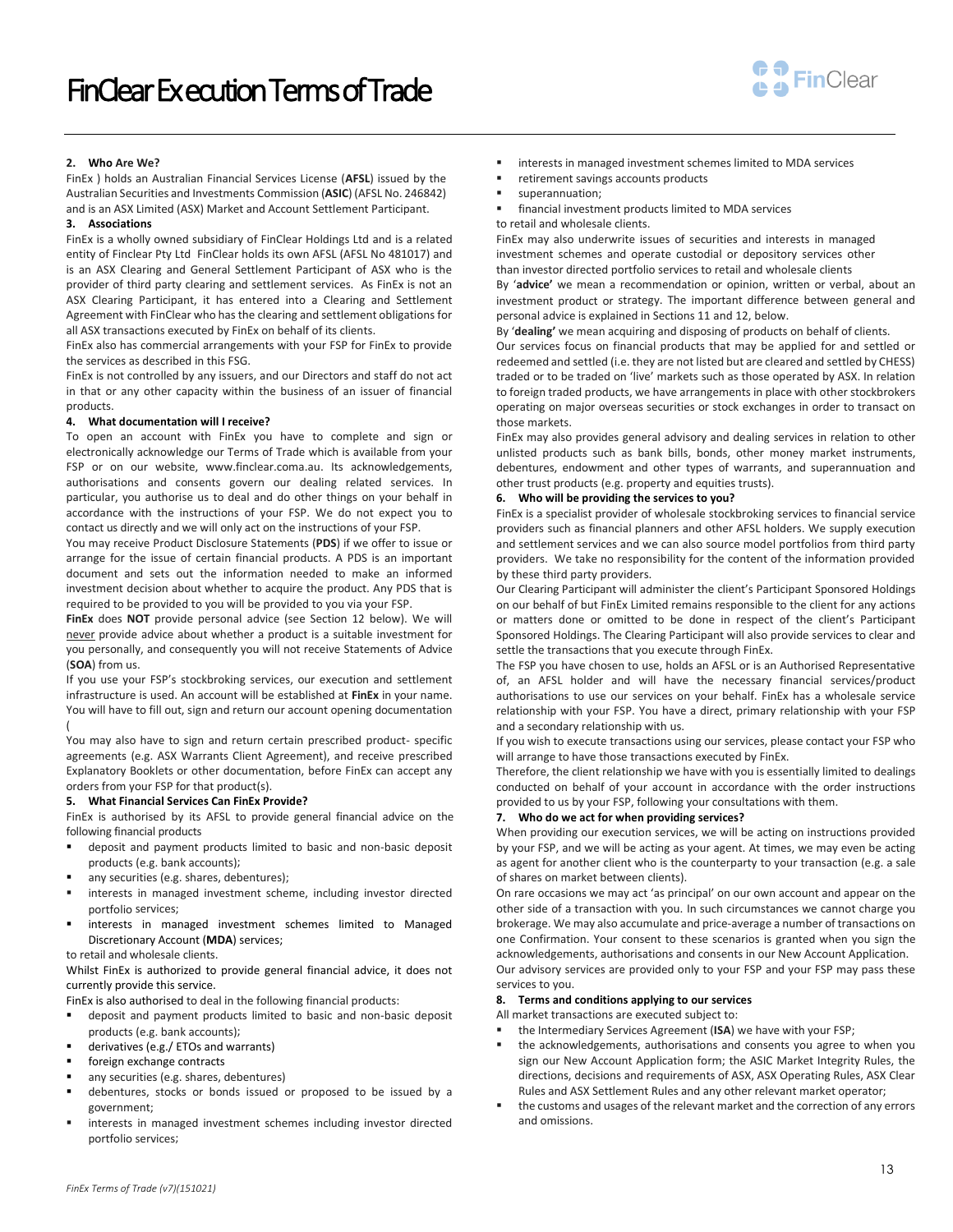

You should read our Terms of Trade carefully before signing. The ISA between FinEx and your FSP ensures all the necessary market related services are available to support the services your FSP provides directly to you.

# 9. **More About Our Dealing Services**

Dealing services means buying, selling, applying for or redeeming financial products on behalf of clients.

## **Primary market**

FinEx provides your FSP with access to investment opportunities made available by an issuer rather than someone selling on market. These involve applying for, or redeeming financial products. Your FSP can assist you make applications for Initial Public Offerings (IPOs) and other new issues of securities (e.g. shares) or interests in managed investment schemes (e.g. equity trust units). We can assist your FSP in arranging applications or redemptions.

#### **Secondary market**

Secondary Market transactions are dealt on market. The products have already been issued.

Before using our dealing services for the first time, we require your FSP to verify your identity as required under the AML/CTF Act and to confirm settlement arrangements.

FinEx has immediate access, when Relevant Exchanges are open, to order execution and transaction settlement platforms. Subject to the relevant dealing and settlement regulations, FinEx will accept and transact orders placed by your FSP, on your behalf, and will facilitate settlement via its Clearing Participant.

There may be other circumstances in which FinEx will not be able to accept order instructions, but they are most unlikely and we would give your FSP reasons for not doing so and assist with alternative arrangements.

A Confirmation will be dispatched directly to you following execution of a market transaction. It confirms the detail of the transaction, the contractual terms and conditions which applied to the transaction, and also serves as a Tax Invoice. If you so authorise, in the New Account Application, a copy will go to your FSP.

We urge you to have us CHESS sponsor your holdings of traded products (i.e. sign the Sponsorship Agreement in our New Account Application). This service has many advantages and minimises the risk of failed settlement of sell transactions, which incurs additional fees.

#### **Your FSP must instruct us in certain ways**

FinEx will accept instructions from your FSP in a number of ways including electronically (email or through an electronic order pad) or over the phone. Notifications and instructions in relation to important matters (e.g. change of your address, payment of sale proceeds to parties other than you) must be provided to us (via your FSP) in writing, signed by you.

#### **Market Transactions may be cancelled by ASX**

ASX has the power, when market integrity is at stake, to cancel or amend a market transaction (or reinstate an order) which has been executed. Cancellation of an executed transaction would mean the loss of the benefit of the market price and other entitlements flowing from the transaction. Amendment of a transaction may have a similar impact. You would not be entitled to any compensation from us or ASX.

#### **Settlement requirements**

FinEx will not, nor is it obliged to, settle cash (currency). We will not pay you in cash and we won't accept cash from you or your FSP directly. You can make electronic transfers or pay via cheques to settle your transactions. In the case of transactions executed on ASX Markets, funds (i.e. cheques or direct deposits), documents (e.g. share certificates, prescribed statutory declarations) or sponsored holdings must be available to FinEx's Clearing Participant by the time and date specified on the Confirmation.

#### **Interest on Trust account balances**

Any funds you deposit with us and will be held in our Clearing Participant's Trust Account for limited periods, usually very short periods and the Clearing Participant is entitled to the interest earned on Trust Account balances.

## **10. More About Our Advisory Services**

'Advisory services' means recommendations or opinion, whether in written or report form or provided verbally, that are intended to influence a person

in making an investment decision. 'Advice' falls within one of two categories: either **General** or **Personal** advice.

Personal advice is advice given to a person in circumstances where consideration has been given to whether the product is personally suitable in light of what is known about one or more of the person's objectives, financial situation and needs, or where it might reasonably be expected one or more of those matters has been considered.

General advice is strictly limited to an assessment of the investment and/or other merits of the product itself (see sectio[n 11](#page-13-1) below).

## **FinEx may provide General or Product Advice**. **FinEx will never provide Personal Advice to you**.

Your FSP has engaged FinEx to provide execution services. . Your FSP has that role and responsibility.

## **What are the limitations of research, newsletters and other opinions we provide?** Research and other product advice presents the opinion of specialist analysts. The assumptions on which that opinion is based mean that forecast performance cannot be guaranteed. Past performance is not a reliable indicator of future investment performance. A recommendation or rating may only be valid for a limited time and is often subject to movements in market price.

Just because you see that a product is recommended or rated in a report or a newsletter as a 'buy', 'sell', 'hold', 'accumulate', 'underweight', 'overweight', 'neutral', 'out-perform' or 'under-perform' does not mean that recommendation is appropriate for you specifically. You must consult your FSP before acting on any report or recommendation presented in a newsletter.

## <span id="page-13-1"></span>**11. Product Advice - General Advice**

Product advice is a rating or assessment based solely on the attributes of the financial product, the portfolio or investment strategy alone without considering whether it is also appropriate for someone's financial circumstances. Product advice is considered to be General Advice.

## **Model Portfolio Services**

FinEx also has arrangements with Investment Managers whereby FinEx is provided with access to the Investment Manager's Model Portfolios. Your FSP may determine that a direct investment in a portfolio of market traded products would be appropriate as part of your overall financial plan, and request FinEx to arrange a portfolio to a particular value based on one of the Model Portfolios. There are a number of notional Model Portfolios, each having different collective investment/risk characteristics. The portfolio proposal prepared for your FSP is general product advice. It is based solely on the investment merits of the Model Portfolio selected, and the shares or other products making up the particular portfolio. Even though FinEx is asked to propose a portfolio to a particular value, and to give a view on your existing holdings (if any), our advice remains limited to general product advice. Whether the proposed portfolio is suitable for you personally is entirely the responsibility of your FSP. If you see the proposal, it will usually be supporting your FSP's Statement of Advice to you.

#### <span id="page-13-0"></span>**12. Personal Advice**

Personal advice recommends a product as being appropriate for a client personally, following consideration of their personal financial circumstances and investment objectives.

Your FSP, not FinEx, will provide this category of advice.

A Statement of Advice is only relevant in the context of personal advice, not product advice. You will never receive Statement of Advice from FinEx.

#### **13. MDA Disclosure**

For clients considering FinEx's MDA service please refer to its Supplementary FSG. **14. What about the Matter of "Investment Risk"?** 

In general, all investments have associated risks and in most cases, the higher the return, the higher the risk to your investment.

By 'risk' we mean the possibility that you will suffer some financial harm by investing. Your preparedness and capacity to carry a particular level or type(s) of risk in pursuit of your investment strategy is a fundamental element of your financial circumstances.

Risk should be considered when developing or reviewing your overall investment and wealth-creation strategy and this is a matter for you and your FSP to discuss in detail

#### **15. FinEx Remuneration And Benefits**

How are we remunerated and what other benefits might we receive for the services we provide?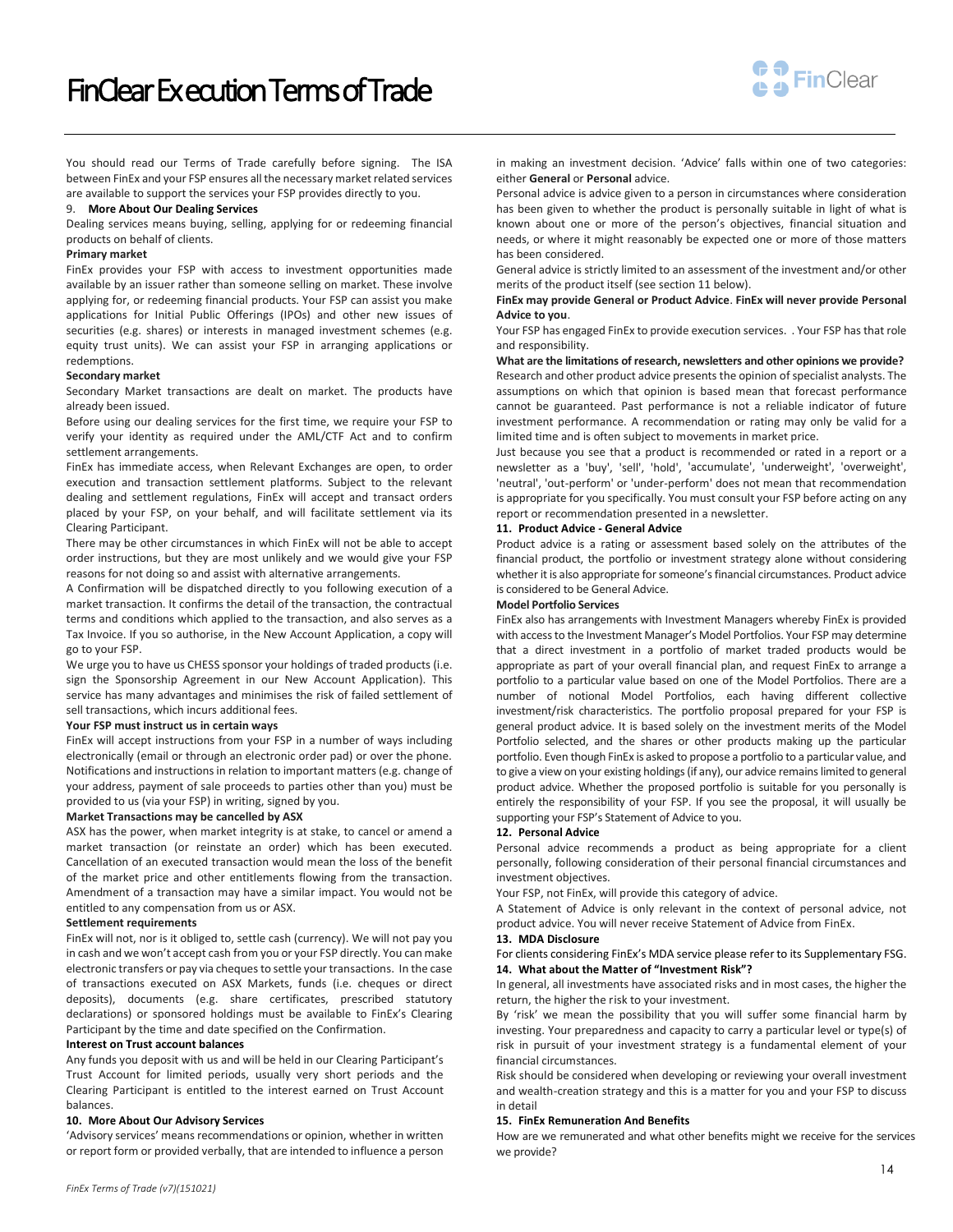

FinEx may be paid in one or any combination of the following ways:

- FinEx is remunerated by the fees it charges your FSP. The fees that it charges your FSP is transaction based and is a fee per trade. This fee is negotiated between your FSP and FinEx and will be passed on to you. For every transaction you enter into you will be charged a brokerage fee that is determined by your FSP and this brokerage fee will include the fee that FinEx charges your FSP and may also include the fee that your FSP charges. FinClear will collect the brokerage and remit this brokerage to FinEx (less their fees) and FinEx will then remit this to your FSP less the fees that is payable by the FSP to FinEx;
- FinEx will also charge a Management Fee on any Managed Account portfolios;
- We may be paid by the financial product issuer after you invest or contract;
- In special circumstances, we may receive performance based feesGST is payable on all our charges.
- How are our staff remunerated?

FinEx's directors and staff receive a salary. Directors and staff may also receive other benefits such as bonuses. They do not receive a proportion of the fees, charges or commissions you pay.

# The range of our transactional charges

Brokerage on each purchase or sale on a relevant exchange or foreign market is calculated as a percentage of the dollar value of the transaction, subject to an agreed flat minimum fee. The total Brokerage you will pay on a transaction is set by your FSP but this will include the negotiated execution fee that FinEx has negotiated with your FSP. You should refer to your FSP's FSG for disclosure relating to the fees imposed by your FSP.

For a purchase, the total brokerage (which includes FinEx's fee and any brokerage your FSP may charge), together with any applicable duty or tax, is added to the transaction value and the total is the overall consideration payable by you. If payment in full is not received by the time and date shown on the Confirmation, you may be charged an administration fee (refer attached Schedule of Fees) or, ultimately, the holding may be sold-out in the market at your risk and expense.

For a sale, the total brokerage (which includes FinEx's fee and any brokerage your FSP may charge, together with any duty or tax payable, is deducted from the proceeds of your sale transaction. You may also be charged 'fail fees' (refer attached Schedule of Fees) if you fail to settle a sale by the time and date shown on the Confirmation. Ultimately, the unsettled position may be bought-back at your risk and expense.

All these amounts (except Fail Fees) are specified on the Confirmation sent to you.

#### Brokerage on transactions traded on ASX markets

The standard brokerage rates for transacting ASX traded financial products are set by your FSP and a guide is found in the attached Schedule of Fees. CHESS Sponsorship fees are also detailed in the attached Schedule. We do not charge to sponsor your holdings, but we do charge for certain transfers other than those relating to settlement of on market transactions.

## **Brokerage on transactions NOT traded on ASX markets**

We can arrange transactions in products other than ASX traded products (e.g. fixed income securities) with specialists in the relevant product. Brokerage will be negotiated with your FSP prior to accepting the order instructions. The method of calculating the brokerage is the same as described above.

Duties and taxes may not be payable depending on the product. See the attached Schedule.

## **Brokerage on International transactions**

For transactions on a foreign stock exchange, the brokerage charged may also include some or all of the charges of the foreign stockbroker. Again, the methodology is the same as described above. Please refer to the attached Schedule of Fees.

Lodgment, Application, Acceptance Incentives and Trailing Commissions If you apply for financial products by way of a PDS or Disclosure Document (e.g. a Prospectus), and your application is stamped by us and is accepted, we will usually receive an application / lodgment fee from the issuer in the range of 0.5% - 3% of the value of the application. FinEx may also receive

acceptance incentives to encourage clients to accept a takeover or other offer. These range between 0.5% - 6% of the value of acceptance.

FinEx may receive trailing commissions from Cash Management Trust operators or WRAP platform providers if we have placed your funds to them. Trailing Commissions range from 0.5% - 2.5% calculated on the value of the funds remaining deposited or invested, and are usually payable every quarter.

All these are disclosed in the product's PDS, Disclosure Document or by us when providing advice.

#### **Managed Investment Schemes**

FinEx's can on the request of your FSP provides a Managed Investments Scheme service (FinEx Managed Accounts) to you. The fees for these services are based on a percentage of the total Funds Under Management (FUM) as well as a fee for any transactions required to maintain your portfolio. The fees for providing these services will be negotiated with your FSP. Refer attached Schedule of Fees. Some FSPs have commercial arrangements with FinEx where we pay a rebate to the FSP. If such an arrangement is in place this will be detailed in your FSPs FSG.

### **Model Portfolio Service**

FinEx's fee for providing this service will be negotiated with your FSP. Refer attached Schedule of Fees.

# **Fees or Other Rebates or Benefits payable to Referrers**

FinEx may also receive fees directly from issuers as a result of handling your IPOs, capital raisings or new issue applications. This fee may be split between your FSP and FinEx and the amount of that split is negotiated on a commercial basis between your FSP and FinEx.

## **Detail of remuneration and other benefits can be requested**

You are entitled to ask your FSP to request detailed particulars from FinEx of the remuneration or other benefits we will receive if you use a particular service, but that request must be made within a reasonable time after you receive this FSG and before any service is provided to you.

### **16. What To Do If You Have A Complaint**

If you are dissatisfied with the services we've provided, take the following steps:

- a) Tell your FSP and if possible put your complaint in writing. Your FSP will then contact FinEx and FinEx together with the FSP will review the complaint and Compliance Manager we will contact you and if necessary ask you to provide any relevant documentation if required. The Complaints Manager will attempt to resolve your complaint and will advise you of the steps that FinEx will take to review and address your complaint. The issues involved may be complex and subject to special regulations. We will do our best to resolve your complaint quickly and fairly. Unless you advise us that you object to us doing so, we will also keep your FSP informed on the progress of your complaint.
- b) If we are unable to resolve your complaint to your satisfaction within 45 days of receiving it, we will advise you in writing of that outcome. If you permit, we will inform your FSP of the outcome. However, if corresponding is difficult or the matter is complex or involves third-parties, we are permitted up to 90 days to resolve your complaint. We will advise you if this longer period is required. These periods are specified by the rules of the Australian Financial Complaints Authority (**AFCA**) and they may change. FinEx is a member of AFCA. If your complaint isn't resolved to your satisfaction within the applicable period, you may then refer the matter to AFCA. AFCA provides fair and independent financial services complaint resolution that is free to consumers. You may contact AFCA as follows:

# Website: www.afca.org.aus

Email: [info@afca.org.au](mailto:info@afca.org.au)

Telephone: 1800 931 678 (free call)

In writing to: Australian Financial Complaints Authority, GPO Box 3, Melbourne Vic 3001

ASIC also has a free call info line on 1300 300 630 which you can use to make a complaint about our or your FSP's services and to obtain information about your rights.

## **17. Professional Indemnity Insurance Cover**

FinEx has in place Professional Indemnity Insurance which satisfies the requirements of Section 912B of the Corporations Act. Section 912B relates to Retail Client compensation arrangements.

In very general terms, Section 912B requires FinEx to have arrangements for compensating a Retail Client for loss or damage suffered because of breaches by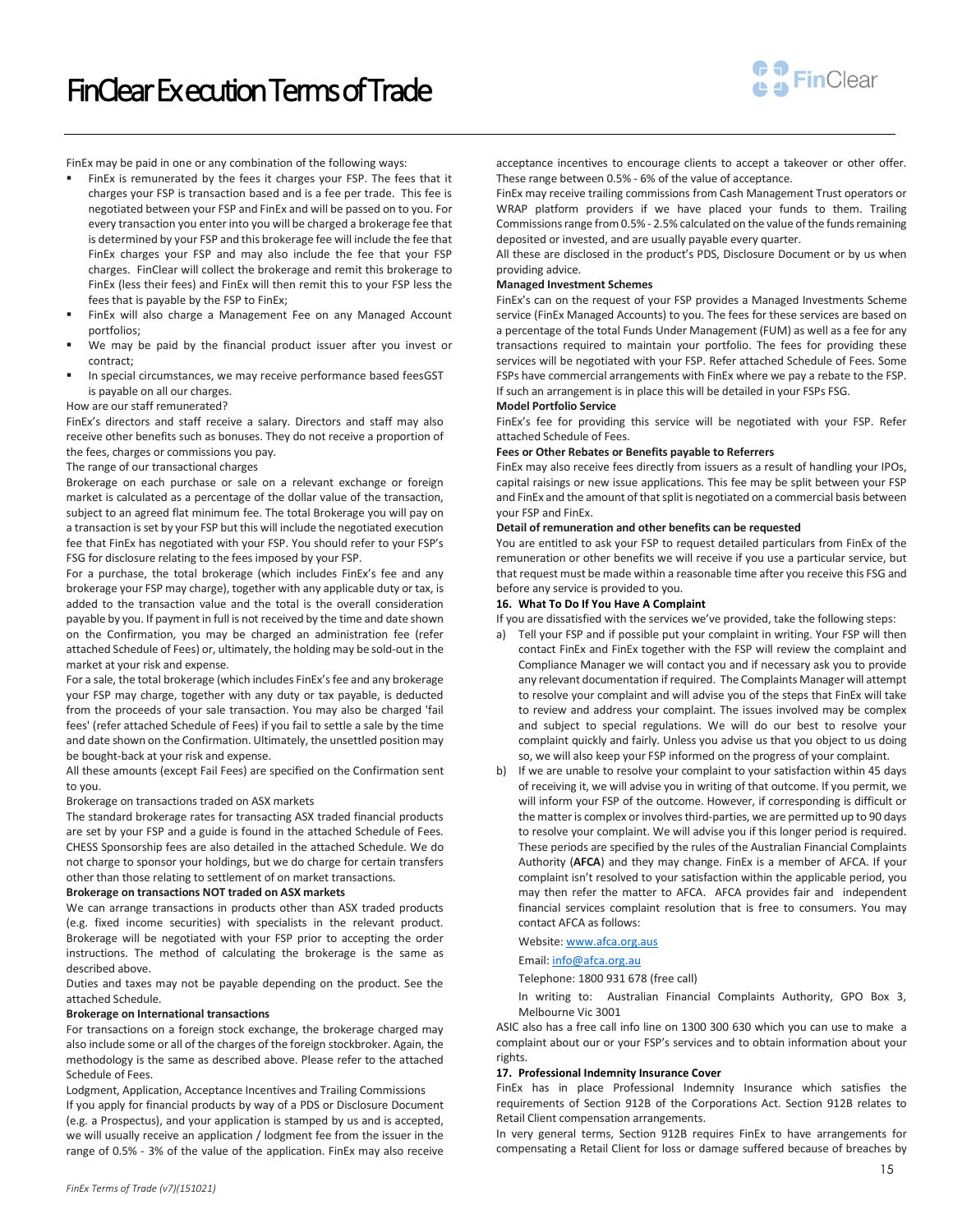# FinClear Ex ecution Terms of Trade



FinEx, or by our representatives/employees, of obligations under Chapter 7 ('Financial Services and Markets') of the Corporations Act, including losses caused by negligence, fraud, dishonesty or other misconduct that amounts to a breach of Chapter 7 and gives rise to a liability to a Retail Client. Section 912B also requires our arrangements to cover our liability to a Retail Client for an award (i.e. a compensation order) made in favour of that Retail Client by the AFCA (see Section L), an ASIC approved External Dispute Resolution Scheme of which we are a member. The Professional Indemnity Insurance we have in place will cover claims in relation to the conduct of representatives / employees who no longer work for FinEx, but who did at the time of the relevant conduct.

## **18. Personal Information**

Is the Personal Information provided to us about you private and confidential, and why do we need, and how do we use, that Personal Information?

We are committed to protecting the privacy, accuracy and security of the personal information provided to us about you by your FSP. The information is protected in accordance with our Privacy Policy.

Your personal information will be used for establishing and maintaining you as an account holder, to facilitate transaction execution and settlement, registration of your holdings of financial products, and to provide other related services to you through your FSP. All this is required by the Corporations Act and the Rules of ASX Group or other Operator of a market on which we transact. Should you choose not to provide the personal information requested, we may be unable to provide some or all of the services required.

We are obliged to confirm and record your identity in accordance with the Corporations Act and other legislation preventing criminal activity such as money-laundering and the financing of terrorism. Consequently, your FSP must notify us of changes to personal information (e.g. change of address) already provided to us.

Your personal information will only be disclosed internally within FinEx in accordance with internal administration and operations procedures.

In relation to transactions involving ASX traded products, we usually disclose personal information about identity and address to ASX Settlement, the operator of CHESS, and to product holder Registries. In relation to transactions on other Australian or foreign markets, we disclose

the minimum information required by the Stockbrokers we use. They use and disclose that information to the extent necessary to transact, settle and register or transfer product holdings.

We may also be required to disclose information to your bank, cash management trust operator or other deposit taker. We may be required to disclose your information to ASX (and other ASX Group members and tribunals), ASX Clear, the Securities Exchanges Guarantee Corporation Ltd (SEGC) which is the operator of the National Guarantee Fund, and any court or tribunal, authority or regulatory body such as ASIC, AUSTRAC and operators of disputes or complaints resolution schemes in order to comply with relevant legislation, regulations and rules.

We may be required to disclose your information to debt collectors, credit reporting agencies, our auditors, contractors or service providers (such as those we use to settle your transactions) and to other parties authorised and/or required by law to collect or access your information.

Generally, unless required by law, regulation or rule your personal information will not be passed to any third-party without your consent or the consent of your FSP. Nor will it be used for purposes other than described above.

Your personal information is stored securely and you have the right to access and review it, and to request its correction if in error.

If you are a company and personal information about an officer or employee has been provided by your FSP to us, you must provide them with a copy of our Privacy Policy or show them this section of our FSG and explain how to access our Privacy Policy.

If you wish to receive a copy of our Privacy Policy or to review personal information we hold, or if you have a complaint in relation to your privacy, please contact your FSP in the first instance.

#### **Fees and Charges**

FinEx charges your FSP a fee for executing your transaction and for arranging the clearing and settlement services for that transaction. The fees charged by FinEx may be a fee per trade or a fixed monthly fee with minimum monthly charges.

FinEx may also charge a fee from the table below to your FSP and your FSP may in turn pass the fee on to you in which case, FinEx will be instructed by your FSP to debit your account for that fee.

Your FSP may also charge you brokerage and commission and other fees for the transaction that FinEx executes on your behalf. Please contact your FSP for information about those fees and charges.

| Fees for financial products traded on international fees (exclusive of GST) |                                                                                            |  |
|-----------------------------------------------------------------------------|--------------------------------------------------------------------------------------------|--|
| Settlement Fees for Non DTC Markets<br>(Europe)                             | USD \$75.00 - \$250.00                                                                     |  |
| Settlement Fees for DTC Markets (North<br>America)                          | USD 400 - \$1,000.00                                                                       |  |
| International stock transfer fee                                            | \$75.00 - \$250.00                                                                         |  |
| <b>MDA Services</b>                                                         |                                                                                            |  |
| FinClear PMP Management Fee                                                 | $0.30\%$ of FUM +GST of the<br>total FUM per annum                                         |  |
| FinClear PMP - ETF Series Management<br>Fee                                 | $0.20\%$ of FUM + GST                                                                      |  |
| <b>Investment Manager Fee</b>                                               | Please see PMP Investment<br>Manager Fee Menu @<br>www.finclear.com.au                     |  |
| <b>Account Administration Fees</b>                                          |                                                                                            |  |
| <b>Booking Correction/Rebooking</b>                                         | \$25.00 - \$50.00                                                                          |  |
| Printing and postage of contract notes                                      | \$2.00-\$10.00                                                                             |  |
| <b>RTGS Payments</b>                                                        | \$50.00-\$100.00                                                                           |  |
| <b>Initial Settlement Fail Fee</b>                                          | \$250.00 (min) or 0.10% of<br>failed trade value capped at<br>\$5,000 per day per security |  |
| Subsequent day settlement fail fee (ASX<br>levied fee)                      | \$100.00 (min) or 0.10% of<br>failed trade value capped at<br>\$5,000 per day per security |  |
| Direct Debit Dishonour                                                      | \$50.00 - \$100.00                                                                         |  |
| Aged Debtor (fail fee charge per day)                                       | \$50.00 - \$100.00                                                                         |  |
| <b>Off Market Transfers</b>                                                 | \$25.00 - \$50.00                                                                          |  |
| Off Market Transfers (Estates)                                              | \$50.00 - \$100.00 per<br>transfer                                                         |  |
| SRN search request                                                          | \$20.00 - \$50.00 per security                                                             |  |

## **Part F. FinClear Financial Services Guide Financial Services Guide (FSG)**

Issued by FinClear Pty Ltd (ABN 63 607 164 714 AFSL No 481017) Issue Date: 15 October 2021

**1. Terms used in this FSG**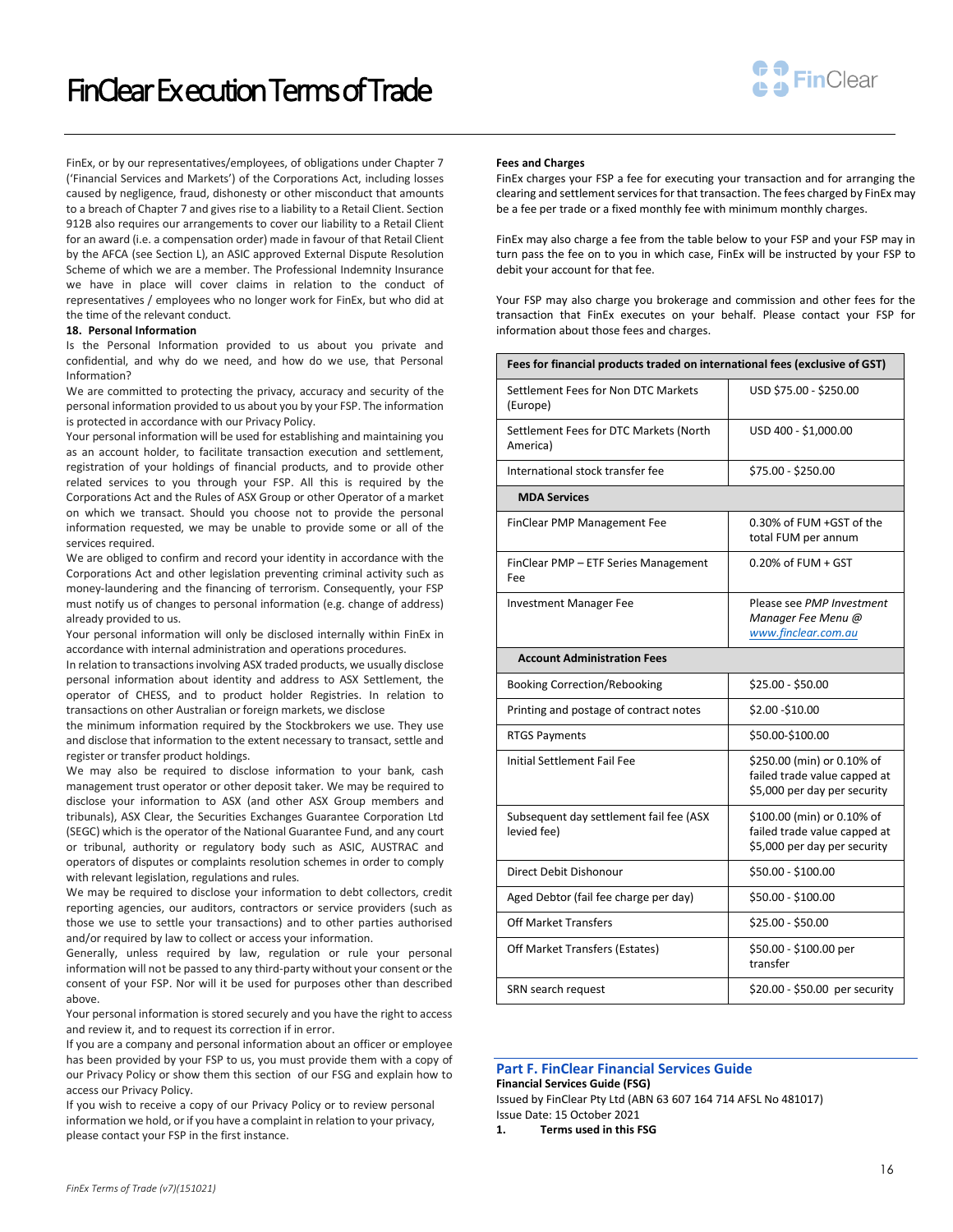

| <b>AFCA</b><br><b>AFSL</b><br><b>ASX</b><br><b>Broker</b> | <b>Australian Financial Complaints Authority</b><br>Australian Financial Services Licence<br>ASX Limited ABN 98 008 624 691 or the market<br>operated by it, as the context requires<br>A Participant of one or more Relevant Exchanges<br>which has engaged FinClear to clear transactions<br>executed by the Broker on a Relevant Exchange. |
|-----------------------------------------------------------|-----------------------------------------------------------------------------------------------------------------------------------------------------------------------------------------------------------------------------------------------------------------------------------------------------------------------------------------------|
| Chi-X                                                     | Chi-X Australia Pty Limited ABN 47 129 584 667 or<br>the market operated by it, as the context requires                                                                                                                                                                                                                                       |
| <b>Client</b>                                             | Clients are considered 'wholesale' or 'retail' as<br>defined under the Corporations Act.                                                                                                                                                                                                                                                      |
| <b>ETOs</b>                                               | <b>Exchange Traded Options</b>                                                                                                                                                                                                                                                                                                                |
| <b>Financial</b>                                          | An AFSL holder who has engaged FinClear to                                                                                                                                                                                                                                                                                                    |
| Intermediary                                              | execute and clear transactions on a Relevant<br>Exchange.                                                                                                                                                                                                                                                                                     |
| <b>FSG</b>                                                | <b>Financial Services Guide</b>                                                                                                                                                                                                                                                                                                               |
| <b>IDPS</b>                                               | <b>Investor Directed Portfolio Services</b>                                                                                                                                                                                                                                                                                                   |
| International                                             | A FinClear group entity or a third party authorised                                                                                                                                                                                                                                                                                           |
| <b>Securities Trader</b>                                  | to provide securities dealing and/or custody<br>services on an international market.                                                                                                                                                                                                                                                          |
| <b>MDA</b>                                                | Managed discretionary accounts, being a service<br>which a Broker may provide to you under which<br>you authorise the Broker to manage an investment<br>portfolio on your behalf and to make investments<br>decisions in relation to the portfolio in accordance<br>with an investment program agreed with you.                               |
| FinClear, we, us,                                         | FinClear Pty Ltd                                                                                                                                                                                                                                                                                                                              |
| our                                                       | ABN 60 136 184 962; AFSL No. 338 264                                                                                                                                                                                                                                                                                                          |
| <b>FinClear Nominees</b>                                  | FinClear Nominees Pty Ltd ACN 608 644 024, a wholly<br>owned subsidiary of FinClear                                                                                                                                                                                                                                                           |
| <b>Relevant Exchange</b>                                  | ASX, Chi-X or NSX, or the financial markets operated by<br>them (as the context requires).                                                                                                                                                                                                                                                    |

## **2. Purpose of this FSG**

This FSG provides information about:

- Who we are:
- What relationships and associations we have;
- The services we provide;
- How you may provide us with instructions;
- The remuneration that may be paid to us or to other relevant persons for the services we provide;
- The documents you may receive from us;
- How we handle complaints;
- Your privacy and how we use your personal information

This FSG has been prepared by FinClear and was prepared 15 October 2021 to assist you in deciding whether to use the services we provide. You should read it carefully and make sure you understand it.

Together with this FSG, you will have received an FSG from the Broker. You should read both documents before deciding whether to use the services that we provide.

## **3. Who is FinClear?**

FinClear is licensed under the Corporations Act (Australian Financial Services Licence (**AFSL**) No 481017 to provide financial services and is a General Participant of ASX Clear Pty Ltd ABN 48 001 314 503 (**ASX Clear**) and a Settlement Participant of ASX Settlement Pty Ltd ABN 49 008 504 532 (**ASX Settlement**).

FinClear is wholly owned by FinClear Holdings Ltd (**FinClear Holdings**). Another wholly owned subsidiary of FinClear Holdings is FinClear Execution Ltd (**FinEx**). FinEx is an ASX Account Settlement Participant and a participant of one or more Relevant Exchange. FinClear provides clearing and settlement services to FinEx and may also in the future provide these services to other Brokers. . For further information about FinEx please refer to FinEx's FSG. .

FinClear has authorised the distribution of this FSG.

#### **4. The services offered by FinClear**

FinClear is authorised under its AFSL to:

- Deal in (including issuing, applying for, acquiring, varying or disposing of or arranging on behalf of another person in respect of the he following financial products:
	- Securities (such as shares, options and warrants that can be traded on a Relevant Exchange);
	- Interests in managed investment schemes (other than IDPS), such as units in ASX listed trusts;
	- Derivatives, such as ASX Exchange Traded Options (**ETOs**);
	- Foreign exchange contracts; and
- B Provide a custodial or depository scheme service (other than IDPS), to wholesale and retail clients.

FinClear provides/arranges to provide clearing, settlement and nominee services. You have received a copy of this FSG because your Broker has arranged for FinClear to provide one or more of the following services:

## **a) Clearing services for transactions in securities and interests in managed investment schemes executed on a Relevant Exchange**

FinClear may be engaged by a Broker to clear the transactions in securities and interests in managed investment schemes executed on a Relevant Exchange by the Broker. If you are a client of one of those Brokers and you effect a transaction in securities or interests in managed investment schemes on a Relevant Exchange through the Broker, FinClear (as clearer) will carry the settlement obligations in respect of that transaction.

For this purpose, you will become a client of FinClear and you will owe your settlement obligations in respect of that transaction directly to FinClear and not to the Broker. If you are a client of one of those Brokers, you will be provided with a Disclosure Statement which contains more information concerning the clearing services FinClear provides and the terms of your agreement with FinClear in respect of the those services.

## <span id="page-16-0"></span>**b) Execution, clearing and settlement services for transactions in securities on international markets**

FinClear may also be engaged by a Broker to arrange execution, clearing and settlement services in securities on international markets for clients of the Broker. This means that FinClear will arrange for the execution, clearing and settlement of the transaction with an entity which holds the appropriate authorisation to do so in that market (**International Securities Trader**).

As a client of one of those Brokers, you may effect an international securities transaction on an international market by providing instructions to the Broker. The Broker, acting as your agent, will then communicate your instructions to FinClear who, in acting for you, will communicate them to the International Securities Trader for fulfilment through FinClear's Account with that International Securities Trader. Securities traded on your behalf using FinClear's Account will be traded beneficially for you by FinClear. For this purpose, you will become FinClear's client, but not the client of the International Securities Trader.

FinClear will also arrange for the International Securities Trader to clear and settle all transactions in securities that it has executed on your behalf under this arrangement. Accordingly, FinClear will carry the settlement obligations in respect of those transactions. For this purpose, you will become a client of FinClear and you will owe your settlement obligations in respect of those transactions directly to FinClear and not to the Broker or the International Securities Trader.

#### **c) Settlement and nominee services - general**

FinClear may also be engaged by a Broker to provide to clients of the Broker settlement services in securities and interests in managed investment schemes. This means that FinClear will settle transactions arranged for you by the Broker and executed on a Relevant Exchange for you by a Trading Participant of a Relevant Exchange.

However, FinClear will only settle such transactions if, in the case of a purchase, the necessary funds are made available to FinClear and, in the case of a sale, the financial products sold are made available to FinClear, in each case in sufficient time before the time the transaction is to be settled.

As part of this service, FinClear will also arrange for your securities and interests in managed investment schemes to be held as nominee by FinClear Nominees as nominee for you.

For the purpose of settlement and nominee services, you will become FinClear's client.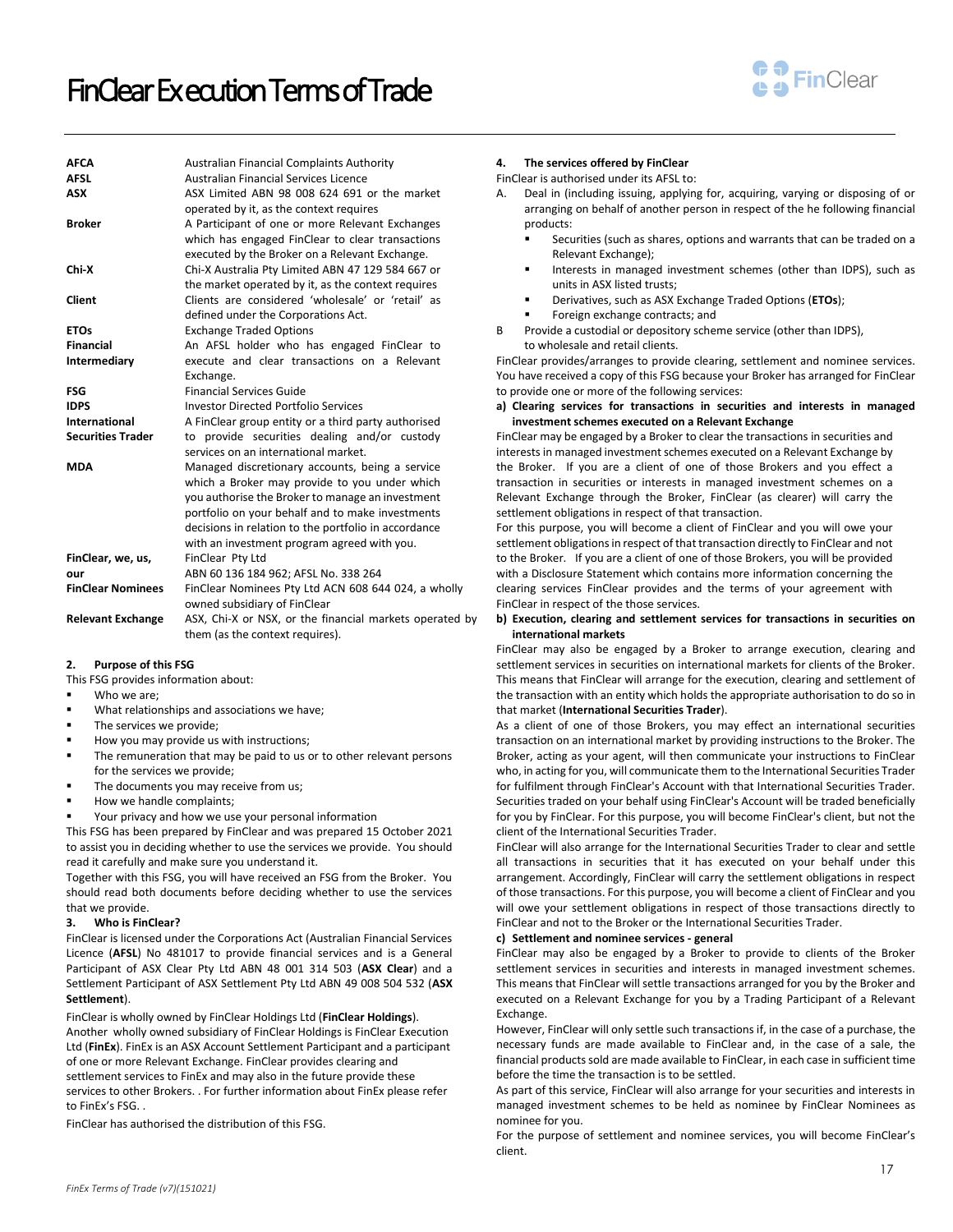

#### **d) Settlement and nominee services – MDA accounts**

FinClear may be engaged to provide settlement and nominee services as described in paragraph **4 [b\)](#page-16-0)** above to clients of the Broker in connection with the managed discretionary account (**MDA**) services. In that event, FinClear will be responsible only for the following services:

- the settlement of transactions which the Broker has arranged to be executed on a Relevant Exchange on your behalf (provided that FinClear will only settle such transactions if, in the case of a purchase, the necessary funds are made available to FinClear and, in the case of a sale, the financial products sold are made available to FinClear, in each case in sufficient time before the time the transaction is to be settled);
- (if required) the holding by FinClear Nominees as nominee for you of securities and interests in managed investment schemes which are acquired or otherwise form part of your investment portfolio (**Investments**) which the Broker manages for you as part of the MDA services;
- If FinClear Nominees is used to hold your securities and interests in managed investments schemes, it will be the registered holder of your Investments:
	- o it will receive any dividends or other distributions in respect of those Investments and will deal with them in accordance with instructions from the Broker;
	- o it will be entitled to cast any votes in respect of your investments and will do so in accordance with instructions from the Broker
- FinClear if required to do so under relevant regulatory requirements will provide you with an activity statement in respect of any transactions which it settles on your behalf unless you are deemed to be a wholesale client;
- any other services to be provided by FinClear to you under the Nominee and Settlement Services Agreement entered into with you.

The Broker will be responsible for the following:

- management of your Investments based on an investment program agreed between you and the Broker, including the making of all investment decisions on your behalf in connection with your Investments;
- arranging for transactions to be executed on a Relevant Exchange for you by a Trading Participant of a Relevant;
- giving instructions to FinClear in connection with the settlement of transactions executed on a Relevant Exchange for you and the distributions and rights in respect of the Investments held by FinClear Nominees on your behalf; and
- any other services required in connection with the provision of MDA services to you which are not to be provided by FinClear.

#### **e) CHESS Sponsorship services**

FinClear may act as a CHESS Sponsoring Participant of the clients of its Brokers. Clients that are to be CHESS sponsored by FinClear must enter into a Sponsorship Agreement with FinClear.

Your Broker may also act as a CHESS Sponsoring Participant and engage FinClear to administer your Participant Sponsored Holdings on its behalf. In these instances, your Broker remains responsible to you for any actions or matters done or omitted to be done in respect to your Participant Sponsored Holdings.

#### **f) Nominee and custody services**

FinClear may arrange for its wholly owned subsidiary, FinClear Nominees and/or another entity to provide nominee and other custody services for clients of the Brokers for whom it provides clearing services and other clients. If you want FinClear to arrange for FinClear Nominees to provide nominee or custody services to you, you will need to enter into an agreement for this purpose.

### **g) Other services**

FinClear acts as agent for the clients of Brokers in providing settlement services for the client in respect of transactions executed by the client or on behalf of the client by another person.

FinClear does not provide financial product advice and is not authorised under its AFSL to provide financial product advice.

#### **5. Capacity in which FinClear acts**

The capacity in which FinClear acts depends on the service to be provided as follows: **a) Clearing services for transactions in securities and interests in managed investment schemes executed on a Relevant Exchange**

FinClear acts as principal in relation to the clearing and settlement of transactions in securities and interests in managed investment schemes executed on a Relevant Exchange on your behalf. However, there may be certain activities which FinClear will perform as agent for another person (such as the despatch by FinClear of confirmations to clients as agent for the Broker that executed the transaction).

In clearing the transaction, FinClear acts as agent for the client for whom the transaction was executed. However, FinClear will owe the settlement obligations in respect of that transaction to ASX Clear as principal.

# **b) Execution and clearing services for transactions in securities on international markets**

When FinClear enters into a contract with you to arrange for the execution, clearing and settlement of international securities transactions on a foreign market by an International Securities Trader for you, it does so as principal on its own behalf, and not as someone's agent.

When FinClear arranges for the provision of international securities trading services to you in accordance with this contract, FinClear acts as agent for you.

In order to provide these services to you, FinClear (as principal), has entered into agreements with an International Securities Trader, and will owe obligations in relation to any transactions directly to the International Securities Trader. (It is then your contract with FinClear which enables FinClear to ultimately call upon you to satisfy these obligations).

## **c) Settlement and nominee services**

FinClear acts as your agent in relation to the settlement of transactions in securities and interests in managed investment schemes which the Broker has arranged for another Trading Participant to execute on a Relevant Exchange on your behalf.

FinClear acts as agent for FinClear Nominees when arranging for it to provide nominee services to clients. FinClear Nominees acts as nominee or trustee for the client in providing the service.

#### **d) Sponsorship services**

FinClear acts as principal in providing sponsorship services to clients.

#### **e) Nominee and custody services**

FinClear acts as your agent when arranging for FinClear Nominees and/or another entity to provide nominee and other custody services to you. FinClear Nominees as agent of FinClear, or the other entity, will act as nominee or trustee for you in providing the service.

#### **f) Other services**

FinClear acts as agent for the client in providing settlement services for the client in respect of transactions executed by the client or on behalf of the client by another person.

#### **6. How you may provide instructions**

To provide instructions to FinClear, you must contact the Broker (and not FinClear directly).

## **7. How we are remunerated**

#### **a) Remuneration for execution, clearing and settlement services**

FinClear will charge the Broker fees for clearing transactions, and for providing settlement and nominee services to clients.

The fees that FinClear may charge the Broker may be a fixed monthly fee, a fee per trade, a fee per service and/or other fees.

You may be charged fail fees by FinClear where you fail to perform your settlement obligations in respect of a transaction that has been executed on your behalf. Fail fees may include a fee imposed by a Relevant Exchange, an administrative fee and a default charge on the amount outstanding from time to time.

The Broker will also charge you brokerage or commission and/or other fees agreed with you in respect of the services that it provides to you. Information concerning such brokerage, commission and fees may be obtained from the Broker.

# **b) Remuneration for CHESS sponsorship services**

FinClear may charge you a fee for providing you with CHESS sponsorship services. You will be advised in writing of the fee (if any) to be charged by FinClear before you agree to receive sponsorship services from FinClear.

FinClear may also charge the Broker fees relating to the provision of sponsorship services to you.

**c) Remuneration for nominee and custody services**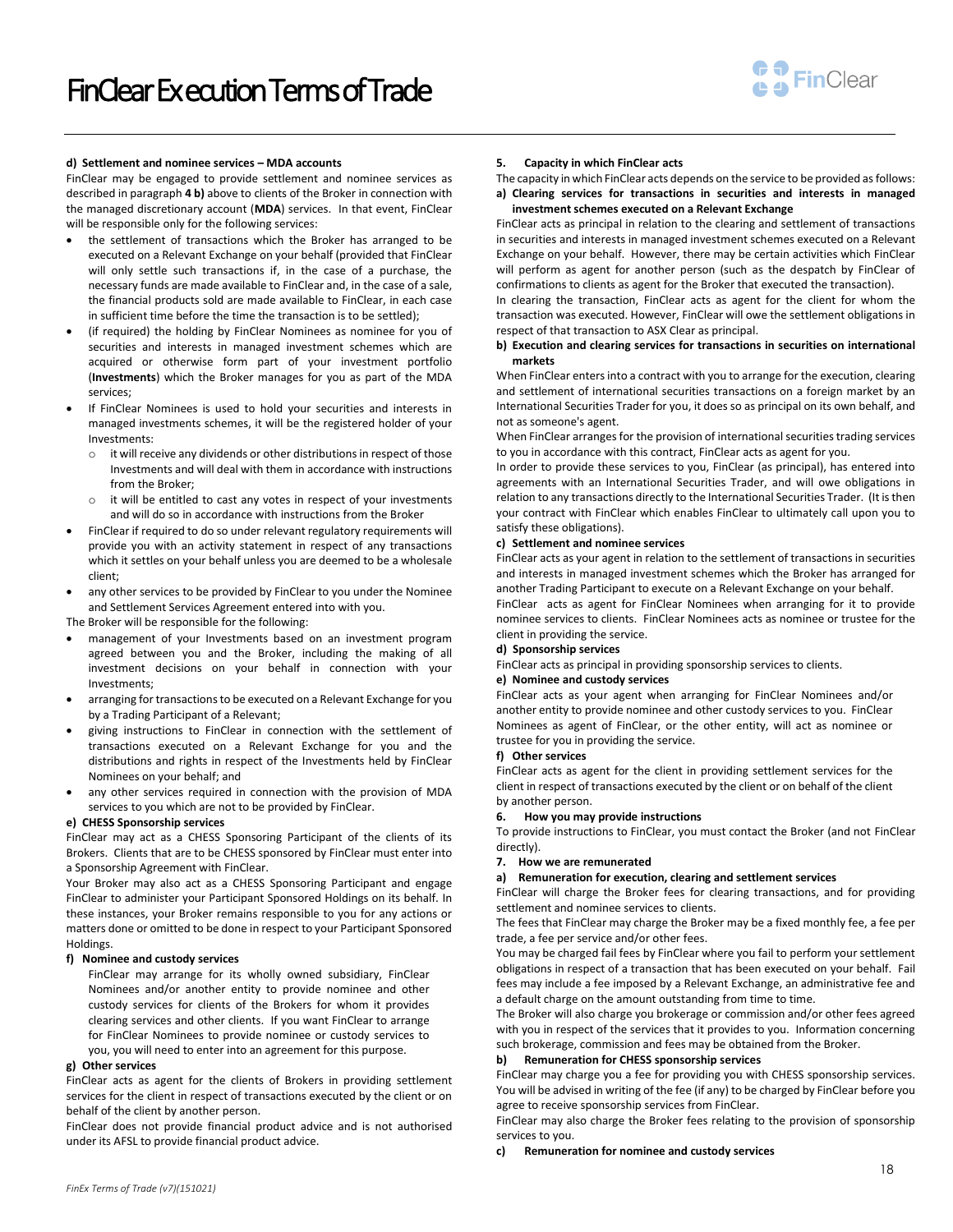

FinClear may charge you a fee for providing nominee or custody services. The fees that we charge the Broker may include fees relating to the provision of nominee and/or sponsorship services to you.

#### **8. Commission, Remuneration and other Benefits received by FinClear**

FinClear is remunerated by the fees it charges the Broker for the services it provides to them. FinClear is also remunerated by the fees that it may charge clients, as described above.

FinClear may also earn and retain interest on moneys held for clients in our trust accounts.

FinClear may also receive commissions, trailing commission or other benefits from other entities. As a guide, FinClear may receive the following:

| <b>Entity</b>                               | <b>Commission / Benefits</b>                                                                              |
|---------------------------------------------|-----------------------------------------------------------------------------------------------------------|
| Margin Lenders                              | Ongoing commission can range from 0.25%<br>per annum to 0.75% per annum of the<br>margin lending facility |
| Cash Management<br><b>Account Providers</b> | Ongoing commissions can range from<br>0.15% pa to 0.65% per annum on balance<br>invested                  |

### **9. How our representatives are remunerated**

Our representatives are remunerated by way of salary and they do not directly receive any remuneration calculated by reference to the amount of fees or commissions received by FinClear. They may also be entitled to a bonus or other employment benefits based upon performance and achievement of various objectives by both the representative and FinClear.

## **10. Referral fees**

FinClear will not pay a third party a fee for referring you to us.

Similarly, FinClear will not be paid a fee for referring you to the Broker.

## **11. Relationships or associations with financial product providers**

FinClear may enter into arrangements with financial product providers. Therefore, we may receive commissions, trail fees or other benefits as a result of your investing or dealing in any such product. See paragraph 7 in this FSG for further details.

## **12. Documents you will receive**

## **a) Clearing services for transactions executed by the Broker**

You will receive a Disclosure Statement which will contain more information relating to the clearing service provided by FinClear and the terms and conditions of those services where FinClear is to clear transactions executed for you by a Broker through a Relevant Exchange.

## **b) Settlement and nominees services - general**

If FinClear is to settle transactions in securities and interests in management investment schemes which the Broker arranges for another Trading Participant to execute on a Relevant Exchange for you, you will need to enter into a Nominee and Settlement Services Agreement with FinClear which will contain more information relating to the settlement and nominee services provided by FinClear and the terms and conditions of those services.

#### **c) Settlement and nominees services – MDA accounts**

If FinClear is engaged to provide settlement and nominee services to you in connection with the provision to you of MDA services by the Broker, you will need to enter into a Nominee and Settlement Services Agreement with FinClear which will contain more information relating to the settlement and nominee services provided by FinClear and the terms and conditions of those services.

# **d) CHESS Sponsorship Services**

If FinClear is to act as your CHESS Sponsoring Participant, you will need to enter into a Sponsorship Agreement with FinClear.

## **e) Nominee and custody services**

If FinClear is to arrange for FinClear Nominees or another entity to provide nominee or other custody services to you, you will need to enter into an agreement with FinClear for this purpose.

**g) Advice**

You will not receive a Statement of Advice from FinClear as we do not provide any financial product advice.

If you receive personal financial product advice from the Broker, the Broker may be required to give you a Statement of Advice.

#### **13. Dispute Resolution and Complaints**

FinClear is dedicated to providing quality service and as part of our service commitment to clients, it is important to provide an efficient and accessible system for resolving disputes.

Should you be of the opinion that the service provided by FinClear is not at an acceptable level, you have the right to complain and this complaint will be dealt with as promptly as possible. FinClear will aim to resolve any complaint quickly and fairly.

If you have a complaint, put your complaint in writing and address it to:

**FinClear Pty Ltd**

**Compliance Manager Level 5, 53 Walker Street** 

**North Sydney NSW 2060** 

**Ph: 02 8039 6000** 

#### **E-mail: [compliance@finClear.com.au](mailto:compliance@finClear.com.au)**

You should try to include as much detail about the circumstances of the complaint as possible including the names of any FinClear employees involve and include any supporting documentation.

Following receipt of your complaint, FinClear's Compliance Manager will acknowledge receipt of your complaint in writing and provide you with an estimate of the time it will take to investigate the issues you have raised. A full investigation will be undertaken which will include reviewing all the supporting documentation, speaking to you and interviewing relevant FinClear employees. You will be provided with a detailed written response once the investigation of the complaint has been finalised.

If we do not resolve the complaint to your satisfaction, you have the option of pursuing your complaint with the Australian Financial Complaints Authority (**AFCA**). AFCA provides fair and independent financial services complaint resolution that is free to consumers. You may contact AFCA as follows:

Website[: www.afca.org.au](http://www.afca.org.au/)

# Email[: info@afca.org.au](mailto:info@afca.org.au)

Telephone: 1800 931 678 (free call)

In writing to: AFCA, GPO Box 3, Melbourne VIC 3001

Alternatively you may also be able to pursue the matter with a Relevant Exchange. ASX has offices in all capital cities and their details are available on [www.asx.com.au.](http://www.asx.com.au/) Alternatively, the Australian Securities & Investments Commission (**ASIC**) also has a free call information line (1300 300 630) that you may use to make a complaint and obtain information about your rights.

If your complaint relates to a service provided to you by the Broker (rather than FinClear), you should seek to have your complaint dealt with in the manner advised by the Broker in its FSG or otherwise.

## **14. Compensation Arrangements**

FinClear has arranged for Professional Indemnity insurance cover which it considers to be adequate, having regard to the following:

- FinClear's maximum liability under the Financial Ombudsman Service of which FinClear is a member;
- volume and nature of FinClear's business;
- number and kind of its clients; and
- the number of representatives and Authorised Representatives it has.

If you require further information about our compensation arrangements please contact FinClear's Head of Compliance.

# **15. Privacy**

FinClear and/or its agents may use personal information collected from you for the following purposes:

- to provide you with services, products and/or information that you have requested or may reasonably expect to receive;
- to conduct research, product development, marketing, risk assessment and modelling; or
- to comply with our rights and obligations and under relevant laws and regulations.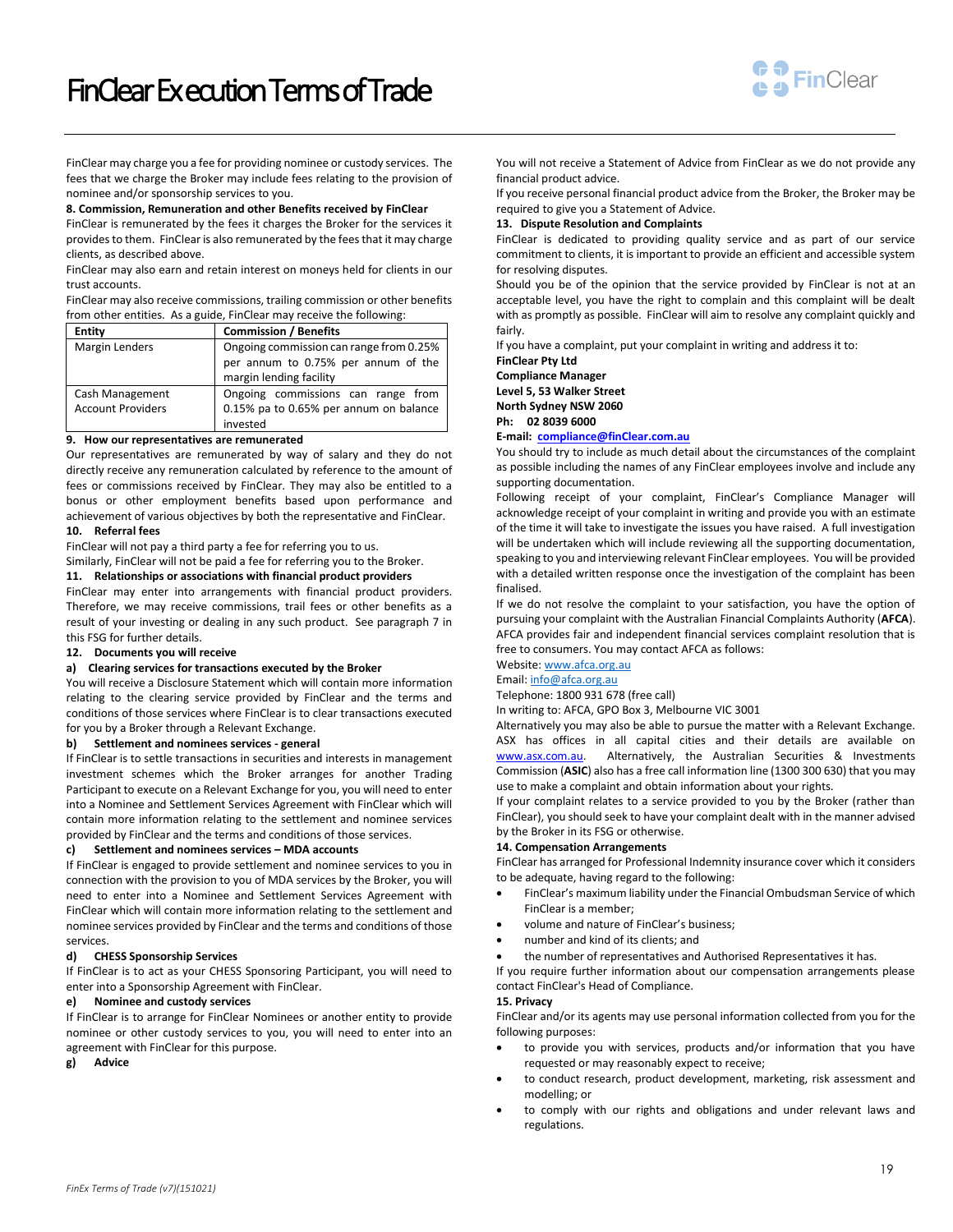# FinClear Ex ecution Terms of Trade



FinClear and/or its agents may also disclose the information collected from you to third parties such as mailing houses or others who provide services to us (but will not do so for marketing purposes). FinClear will not disclose your information to any other person except where that disclosure is authorised or permitted by the National Privacy Principles or by law.

FinClear takes all reasonable steps to ensure that information we have collected from you is secure. All stored personal information is protected from unauthorised access by user login requirements, passwords or other security procedures.

You are able to access and update the personal information FinClear. Please contact your Broker to do so.

If you have any questions about privacy, please contact FinClear's Privacy Officer by writing to:

FinClear Pty Ltd Privacy Officer Level 5, 53 Walker Street

#### NORTH SYDNEY NSW 2060 **16. Contact Details**

Our contact details are as follows: FinClear Pty Ltd Level 5, 53 Walker Street NORTH SYDNEY NSW 2000 Ph: 02 8039 6000

## **Part G. Privacy Statement**

This policy applies to information collected by the FinClear Group which includes FinClear Execution Ltd and FinClear Pty Ltd and its related bodies corporate ("FinClear", "we" or "us"). It outlines how we collect and use personal information that we hold about you in accordance with the Privacy Act.

## **1. What personal information is collected?**

We collect personal information that is reasonably necessary for us to provide you with a service. This includes personal information that we are required to collect under the Anti-Money Laundering and Counter-Terrorism Financing Act 2006 (Cth) to identify you and verify your identity. If you do not provide the information that we ask for, we may not be able to provide the products or services you have requested.

We may collect information such as your name, address, phone number, email address, tax file number, bank account details, other information that may be required for identification purposes, information about your investments and transactions and other information related to the services we provide.

#### **2. How personal information is collected?**

We will generally collect your personal information from your financial adviser or stockbroker in the course of you applying to open an account with your financial adviser or stockbroker and FinClear and transacting on that account. By using FinClear services you consent to FinClear collecting your information from your financial adviser or stockbroker or other person or entity who provides services to you. We may also collect information directly from you, such as when you provide the information by phone, email or in an application form or when you deal with us as a key contact or employee of a client or counterparty of FinClear.

## **3. Use and disclosure of your personal information**

FinClear may use your personal information for the primary purpose of providing securities trading and settlement services to you, as well as for related purposes such as:

to verify your identity or transactions which you may enter into with us; to administer and manage the provision of our products and services; to provide you with offers of other FinClear products or services;

to comply with laws and regulatory requirements, including complying with any request made by a governmental authority or regulator, such as in connection with legal proceedings or the prevention or detection of fraud and crime;

to comply with FinClear's risk management policies and procedures;

conducting due diligence as part of a pre-employment screening or acceptance of your account with FinClear; or

another purpose related to the primary purpose.

For the purposes we have described, we may disclose your personal information: to our suppliers (including service and content providers), contract and service

providers, professional advisers, dealers and agents; to government agencies or individuals responsible for the investigation and resolution of disputes or complaints covering your use of our services and facilities including for example ASIC, AUSTRAC or the OAIC;

other parties involved in the administration of your investments including stock exchanges, product issuers, investment registries or mailing houses;

anyone to whom our assets or business (or any part of it) is transferred (or offered to be transferred, subject to confidentiality provisions);

other entities in the wider FinClear group; or

where you have otherwise consented or as otherwise required or authorised by law. **4. Access and correction and updating personal information**

You can request access to the personal information that we hold about you by contacting us using the contact details at the end of this statement. Generally, we will provide you with access to personal information that we hold about you within a reasonable time of a request, unless an exception applies under the Privacy Act.

If you believe the personal information that we hold about you is inaccurate, incomplete or out-of-date, you can seek the correction of that personal information by contacting us using the contact details at the end of this statement. If we disagree with you about the accuracy, completeness or currency of our records, you have the right to request that we note your disagreement in our records. You should keep us informed of any changes to your information by notifying us in writing (which may be through your financial adviser or stockbroker). We may also ask you to review, confirm and advise of us changes to your personal information.

## **5. Storage and security of information**

FinClear stores personal information in a combination of computer storage facilities, paper-based files and other records. We will take reasonable steps to protect personal information from loss, misuse, unauthorised access, modification or disclosure.

## **6. Cross-border disclosure of personal information**

We may transfer personal information to unaffiliated service providers in locations beyond Australia (including, but not limited to, the United States)) in the course of using or disclosing it for one of the purposes referred to above or storing that information. When transferring personal information to foreign jurisdictions, FinClear may take steps to ensure the overseas recipient of the information does not breach the Australian Privacy Principles in relation to the information. However, FinClear may be unable to ensure the overseas recipient does not breach the Australian Privacy Principles in relation to your information. This may mean for information sent overseas you do not have the protections of or any redress under the Privacy Act or in the foreign jurisdiction for any breach. The overseas recipient may not be subject to privacy obligations equivalent those under the Privacy Act and could be compelled by foreign law to make disclosure of the information. By using FinClear services you consent to FinClear making the disclosure to overseas recipients on this basis.

#### Complaints

You can make a complaint about the way we have handled your personal information (including if you think we have breached the Privacy Act) to our Privacy Officer in writing, by mail or email to number set out at the end of this statement. When you contact us, include your email address, name, address and telephone number and clearly describe your complaint. Our Privacy Officer will investigate the complaint and respond to you promptly. If you consider that we have failed to resolve the complaint satisfactorily, and you are an individual located in Australia, you can complain to the Office of the Australian Information Commissioner. Changes to this Statement

This statement is subject to change from time to time as FinClear considers necessary. We will publish material changes by making them available to you